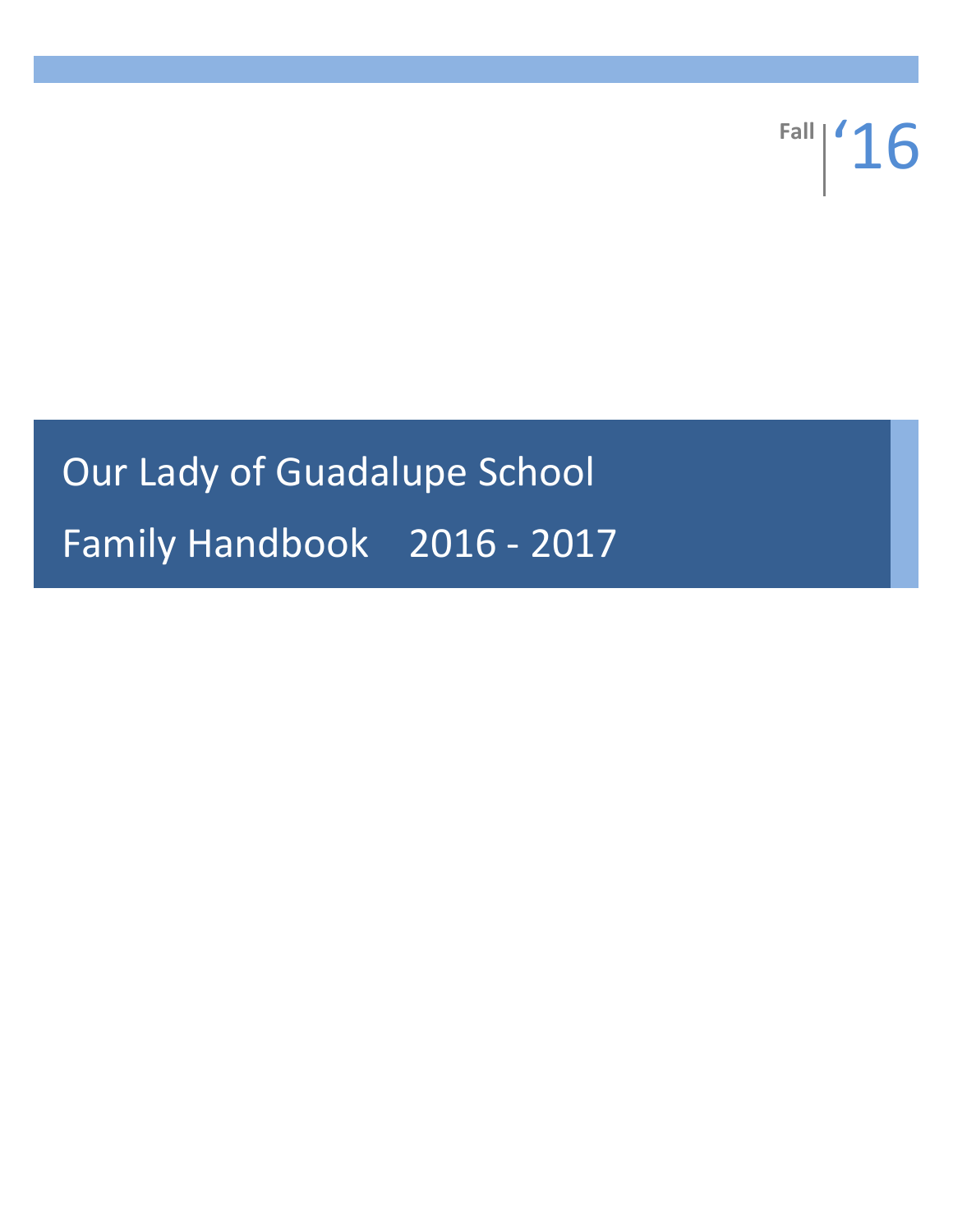# **Our Lady of Guadalupe Catholic School Family Handbook 2016-2017**

**3401 Southwest Myrtle Seattle, WA 98126 206.935.0651 www.guadalupe-school.org**

**All policies and procedures expressed herein are effective as of August 12, 2016 and supersede all previous versions. This handbook is subject to change with notification.**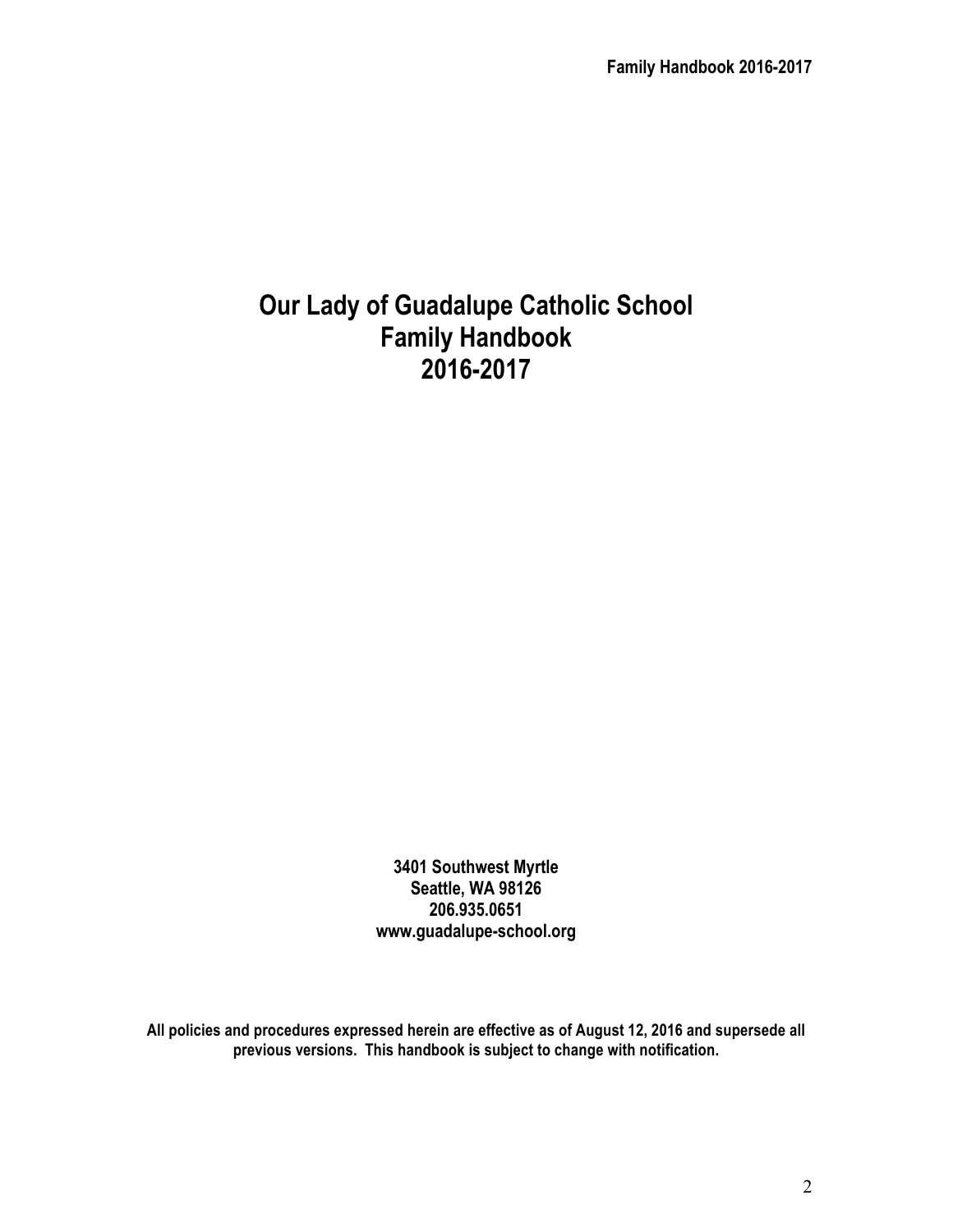# **TABLE OF CONTENTS:**

**Overview Schedule for the School Day – pg. 6 School Staff 2014-2015 – pg. 7 Mission and Philosophy – pg. 8 School-Wide Learning Expectations – pg. 9 Organization Admission Procedures and Requirements - pg. 10 Re-Registration of Current Students Procedures – pg. 11 Arrival and Departure – Procedures – pg. 12 Attendance – Procedure – pg. 13 Emergency School Closure Procedure – pg. 13 Communication Procedures – pg. 14 Organizational Management – pg. 14 School Commission – pg. 14 Parent Organization – pg. 15 Discipline Philosophy of Discipline – pg. 15 Code of Conduct – pg. 16 Policy on Discipline – pg. 16 Student Responsibilities – pg. 16 Parent Responsibilities – pg. 17 Teacher Responsibilities – pg. 18 School Administrator Responsibilities – pg. 19 Bullying and Harassment Policy for Students and Staff – pg. 19 Procedure to File a Complaint – pg. 19 Student Disciplinary Consequences – pg. 20 Ten Minutes After School – pg. 20 Detention - pg. 20 Suspension – pg. 21 Expulsion – pg. 21 Procedures in Case of Dissatisfaction with School Policies or Decisions – pg. 22**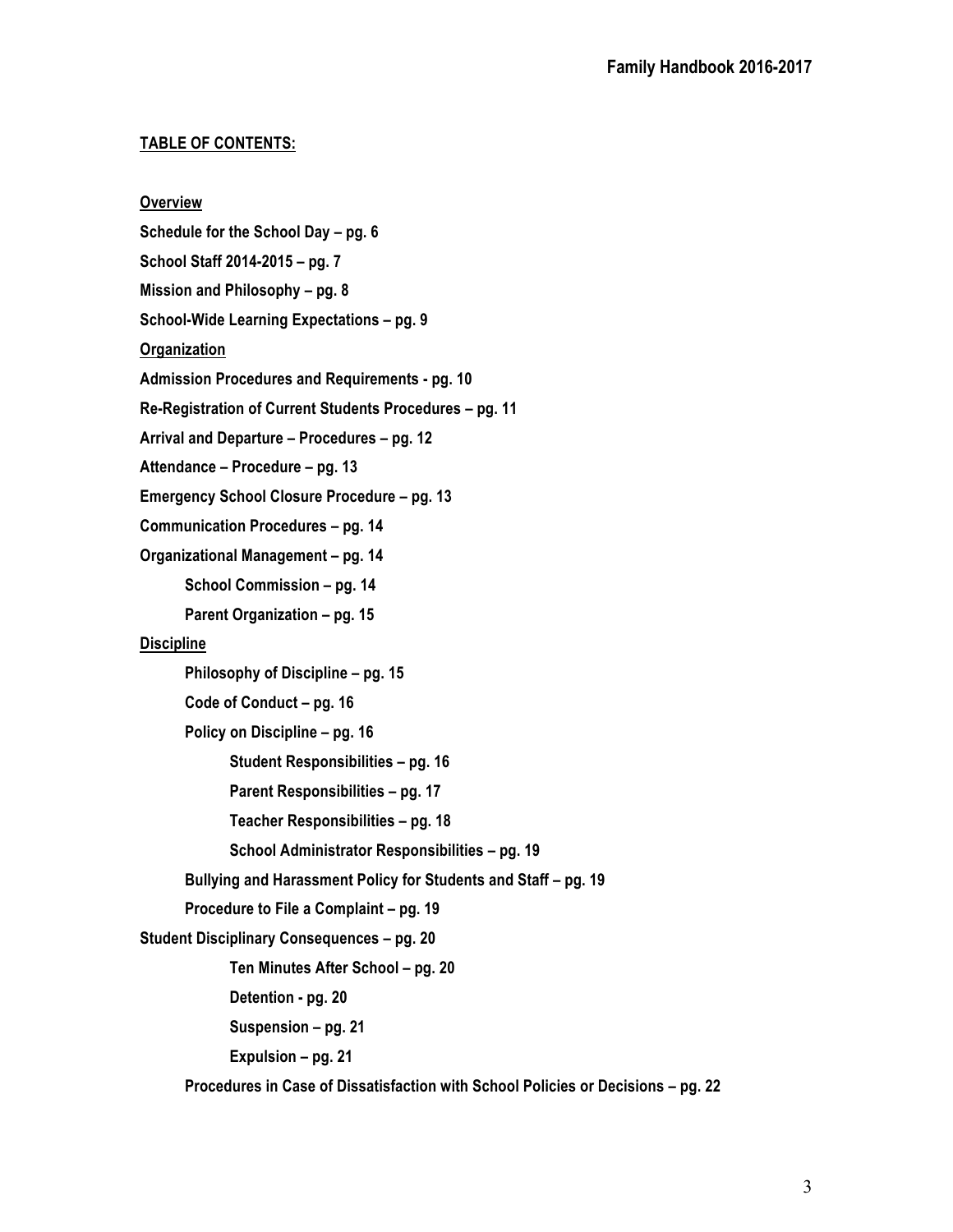**Uniform Dress Code – pg. 22 Non-Uniform Days – Guidelines – pg. 23 Physical Education Dress Code for Grades 6, 7, 8 – pg. 23 Tuition and Fees Parishioner Rate of Tuition – pg. 23 Non-Parishioner Rate of Tuition – pg. 24 Tuition Rates for 2016-2017 – pg. 24 Payment and Past Due Policy – pg. 24 Tuition and Fees Financial Assistance – pg. 25 Archdiocesan Tuition Financial Assistance (Fulcrum Foundation) – pg. 25 Our Lady of Guadalupe Parish School Student Tuition Financial Aid – pg. 25 Band Program and Fees – pg. 25 Milk Program – pg. 26 Commitment Hours Overview – pg. 26 Commitment Hours Chart of Possibilities – pg. 27 Commitment Hour Record Keeping – pg. 27 Commitment Hour FAQs – pg. 27 Assessment of Students Homework – pg. 28 Report Cards – pg. 28 Grading Scale – pg. 29 Promotion / Retention of Students – pg. 29 Records – pg. 29 Child Custody – pg. 30 Special Programs CYO – Catholic Youth Organization for Sports - pg. 30 Field Trips – pg. 30 School Safety Patrol – pg. 31 Student Support Services Academic Support Services – pg. 31 School Counseling Services – pg. 31**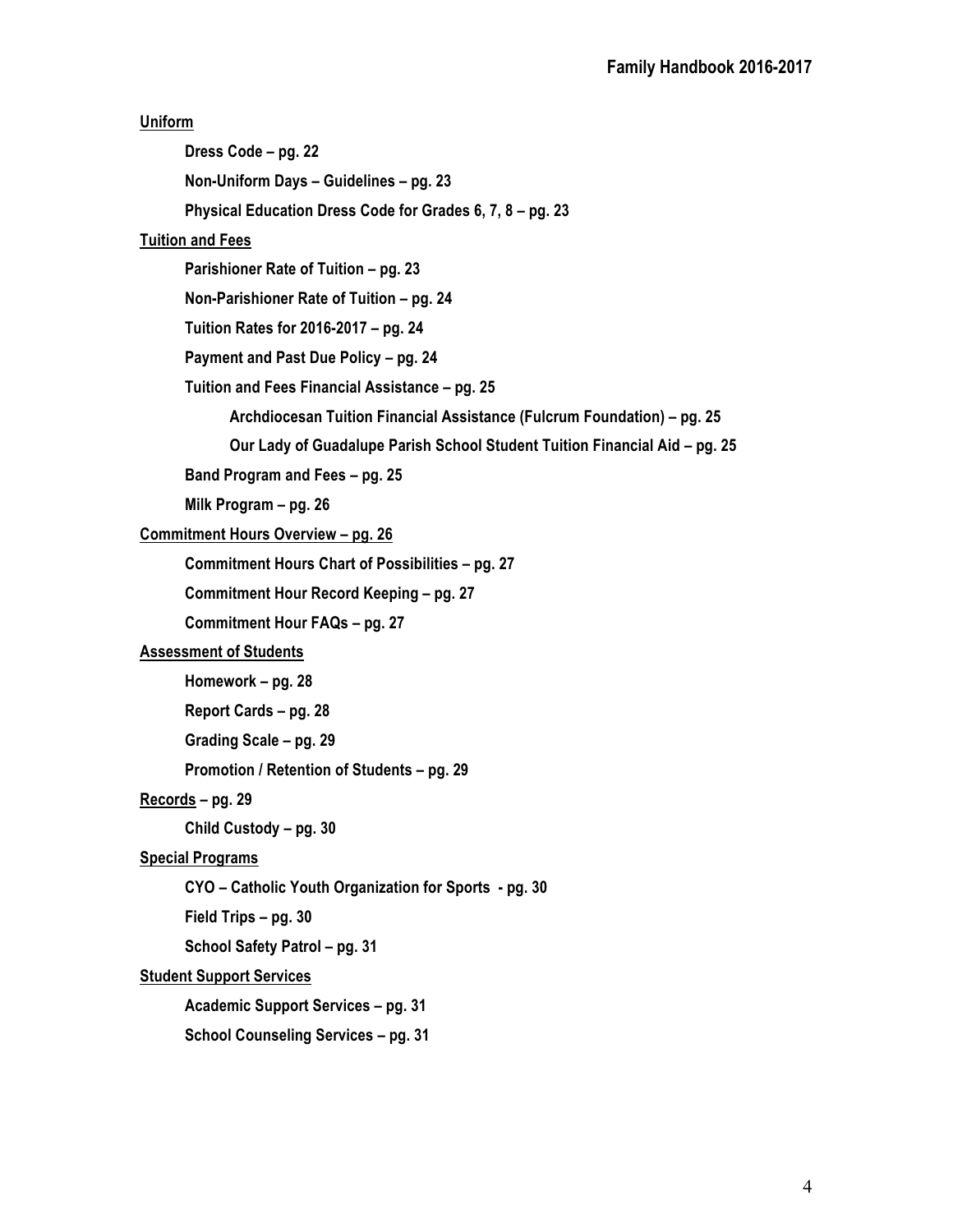# **Medical Policies and Procedures**

**First Aid – pg. 32 Health Services – pg. 32 Medication – pg. 32 Illness – pg. 32**

**Immunizations – pg. 32**

# **Other**

**Internet – pg. 33 Play Equipment – pg. 33 Telephone – pg. 33 Visitors – pg. 33**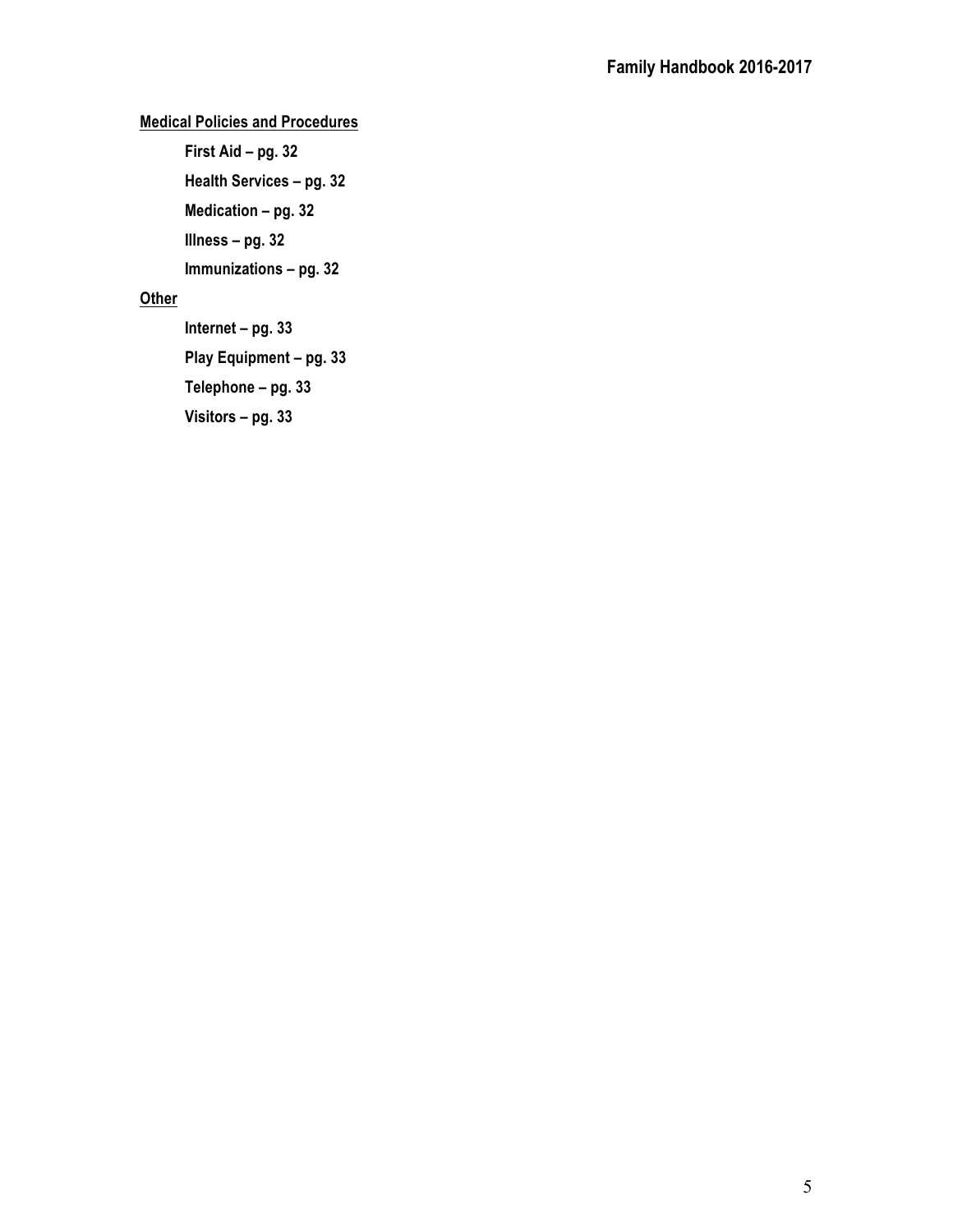# **OUR LADY OF GUADALUPE SCHOOL 3401 Southwest Myrtle Street, Seattle, WA 98126 Phone (206) 935-0651 FAX (206) 938-3695 Parish Office (206) 935-0358**

# **www.guadalupe-school.org**

|                                            | Monday, Tuesday, Thursday and Friday                 |  |  |
|--------------------------------------------|------------------------------------------------------|--|--|
| 7:00                                       | <b>Extended Care Opens</b>                           |  |  |
| 7:25                                       | Spanish students assemble                            |  |  |
| 8:15                                       | <b>Teachers on duty North and South locations</b>    |  |  |
| 8:25                                       | School doors open                                    |  |  |
| 8:30                                       | <b>School begins - Opening routines</b>              |  |  |
| 8:35                                       | Instructional program begins                         |  |  |
| 10:00                                      | Recess K, 1, 3                                       |  |  |
| 10:15                                      | Recess 2, 4, 5                                       |  |  |
| 11:00                                      | Preschool/Pre-Kindergarten morning session dismissal |  |  |
| 11:30                                      | Lunch K, 1, 2, 3                                     |  |  |
| 12:00                                      | Lunch 4, 5, 6, 7, 8                                  |  |  |
| 12:30                                      | <b>Classes resume all grades</b>                     |  |  |
| 12:30                                      | Pre-Kindergarten afternoon session begins            |  |  |
| 3:00                                       | <b>Dismissal for all grades</b>                      |  |  |
| 3:15                                       | <b>Students without transport to Extended Care</b>   |  |  |
| 6:00                                       | <b>Extended Care closed</b>                          |  |  |
| <b>Wednesday - Early Dismissal at 2:15</b> |                                                      |  |  |

#### **(Begins October 5th)**

| 2:15 | <b>Dismissal</b>                                                  |
|------|-------------------------------------------------------------------|
| 2:30 | Students to Extended Care, Study Hall or to After-School Tutoring |
| 3:00 | <b>Dismissal</b>                                                  |
|      | After School Tutoring - Parents retrieve from the classroom       |
|      | Study Hall - Grades 6-8 students on south ramp                    |
| 6:00 | <b>Extended Care closed</b>                                       |

# *All School Masses – Students in Full Dress Uniform*

**School Staff -** Thursday, September 1<sup>st</sup> – First Day of School 5<sup>th</sup> Grade- Thursday, October 13<sup>th</sup> **3rd Grade** - Tuesday, November 1st – Third Grade Saints Mass **Student Council and K** – Wednesday, December 14<sup>th</sup> – Our Lady of Guadalupe Feast Day 1<sup>st</sup> and 8<sup>th</sup> Grades - January 12<sup>th</sup> **Catholic Schools' Week 1/29-2/3 - January 29th Sunday Open House School Staff -** (Special Person's Day) Thursday, February 2nd **Parish –** Wednesday, March 1st – Ash Wednesday **4th–** Thursday, March 16th **6th and 2nd Grades** - Thursday, May 25th **8th Grade -** Wednesday, June 7th – Graduation "Light of Leadership" Mass 7<sup>th</sup> Grade - Tuesday, June 13<sup>th</sup> - Last Day of School, Noon Dismissal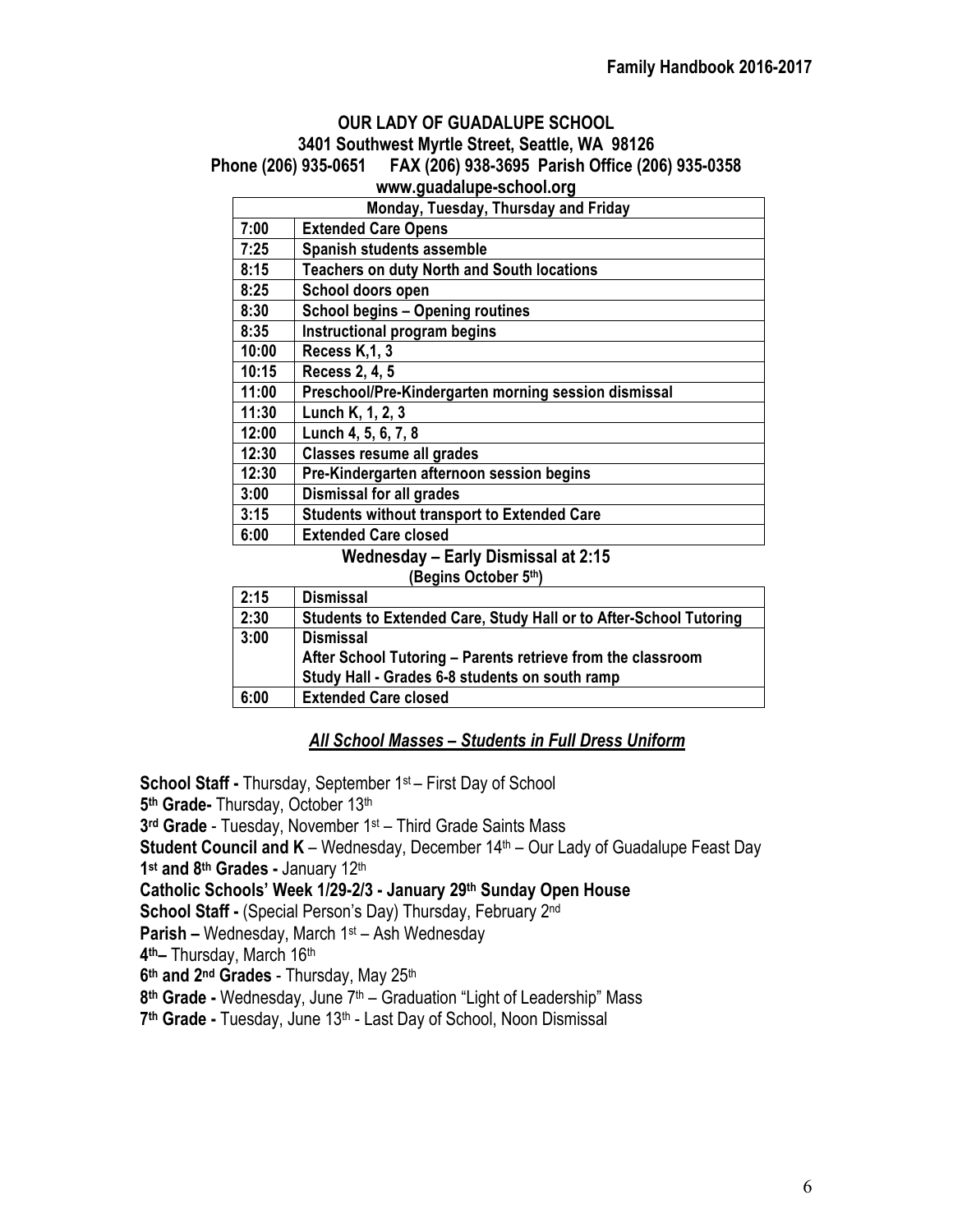# **2016-2017 Our Lady of Guadalupe School Staff**

| Preschool/Pre-Kindergarten x 120        | Mrs. Janet McClelland  | jmcclelland@guadalupe-school.org |
|-----------------------------------------|------------------------|----------------------------------|
| Preschool/Pre-K Instructional Assistant | Mrs. Jeanine Morley    | jmorley@guadalupe-school.org     |
|                                         | Mrs. Loretta Kramer    | lkramer@guadalupe-school.org     |
| Kindergarten Instructional Assistant    | Ms. Lauren Thorp       | lthorp@guadalupe-school.org      |
|                                         | Mrs. Rita Gazewood     | rgazewood@guadalupe-school.org   |
|                                         | Mrs. Rachel Hoch       | rhoch@guadalupe-school.org       |
|                                         | Ms. Kysa Sedivy        | ksedivy@guadalupe-school.org     |
|                                         | Mrs. Catherine Wilson  | cwilson@guadalupe-school.org     |
|                                         |                        | lhobbs@guadalupe-school.org      |
|                                         | Mr. Michael Stein-Ross | msteinross@guadalupe-school.org  |
|                                         |                        | shieger@guadalupe-school.org     |
|                                         |                        | jcsantos@guadalupe-school.org    |

# **Our Lady of Guadalupe School Teacher Specialists 206.935.0651**

| Extended Day Care Director  119  | Mrs. Laura Joe        | ljoe@guadalupe-school.org         |
|----------------------------------|-----------------------|-----------------------------------|
| <b>Extended Day Care Staff</b>   | Mrs. Marguerite Joe   |                                   |
| <b>Extended Day Care Staff</b>   | Ms. Julie Salvador    |                                   |
| Media Technology Specialist  126 | Mrs. Beth Sommerville | bsommerville@guadalupe-school.org |
| <b>Band Instructor</b>           | Miss Frances McKamey  | mckameyf@kennedyhs.org            |
|                                  | Ms. Heidi Ehrenberg   | hehrenberg@guadalupe-school.org   |
|                                  | Ms. Ann Sager         | asager@guadalupe-school.org       |
| Choir 6, 7, 8                    | Mrs. Jessica Milanese |                                   |
|                                  | Ms. Mary Brodahl      | mbrodahl@guadalupe-school.org     |
|                                  | Ms. Allie Savio       | asavio@guadalupe-school.org       |
|                                  | Mrs. Debbie Powell    | dpowell@guadalupe-school.org      |
| Art Instructor                   | Ms. Nat Herridge      | nathalie@smartwithart.net         |

# **Our Lady of Guadalupe School Office Staff**

| School Administrative Assistant  x 101   Mrs. Shelley Bradley |                      | sbradley@guadalupe-school.org   |
|---------------------------------------------------------------|----------------------|---------------------------------|
|                                                               | Mrs. Chantille Henry | chenry@guadalupe-school.org     |
|                                                               |                      | cmorrissey@guadalupe-school.org |
| After School Tutoring                                         |                      |                                 |
| x102<br>Principal                                             | Mrs. Donna Ramos     | dramos@guadalupe-school.org     |

# **Our Lady of Guadalupe Parish Staff – 206.935.0358**

|                                       | Fr. Jack Walmesley  | fr.jack@olgseattle.org      |
|---------------------------------------|---------------------|-----------------------------|
| Pastoral Associate for Administration | Mr. Peter Shepherd  | petes@olgseattle.org        |
|                                       | Ms. Helen Oesterle  | heleno@olgseattle.org       |
|                                       | Ms. Peggy Behnken   | peggybe@olgseattle.org      |
| Receptionist                          | Ms. Jeni Littleton  | parishoffice@olgseattle.org |
|                                       | Mrs. Gail Neudorfer | gailn@olgseattle.org        |
|                                       | Ms. Helen Oesterle  | heleno@olgseattle.org       |
|                                       | Mrs. Marion Kari    | marionk@olgseattle.org      |
|                                       | Sandy Plummer       | sandyp@olgseattle.org       |
| Pastoral Associate for Outreachx120   | Mrs. Jennifer Ibach | jibach@olgseattle.org       |
| Security Supervisor & Technician      | Mark Plummer        | markp@olgseattle.org        |
|                                       | Mr. Sal Pagan       | salp@olgseattle.org         |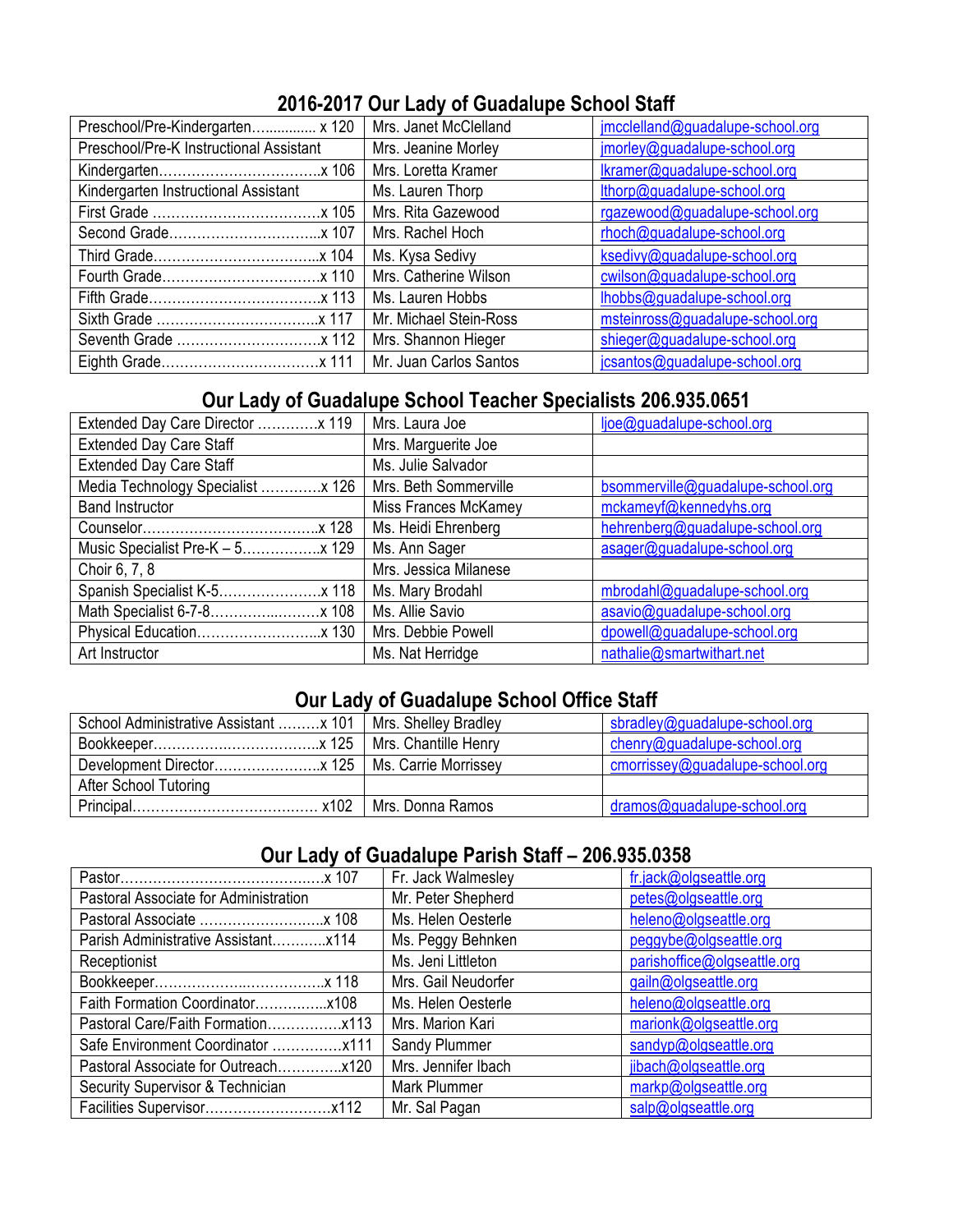# **Our Lady of Guadalupe School**

**Our Lady of Guadalupe School**

**fosters Gospel values,**

**inspires academic excellence,**

**and develops service and leadership.**

**We face this task as a sacramental community**

**united and empowered**

**by the Holy Spirit.**

**Our Lady of Guadalupe School Philosophy Statement**

**Our Lady of Guadalupe Catholic School is guided by a philosophy derived from our Catholic heritage. We acknowledge and support the family as the primary educator of the child. As a contemporary Christian school, we affirm the importance of education for a full life of Christian faith. The goal of our Catholic school education is to foster Gospel values in our students, challenge and inspire them to academic excellence, and cultivate their development both in service and in leadership.**

**We seek the kingdom of God and God's justice by acceptance of an ongoing dialogue with our neighbors whom we will faithfully serve in justice and love, regardless of race, color, or creed; we commit ourselves especially to the service of the poor and those in need. We celebrate our differences and warmly embrace those who join us from other traditions. We value and promote communication and self-expression.**

**Together we strive to equip our students with the compassion, morality, courage, critical thinking, and academic excellence necessary for responsible stewardship in today's society. We face this task as a community united and empowered by the grace of the Holy Spirit.**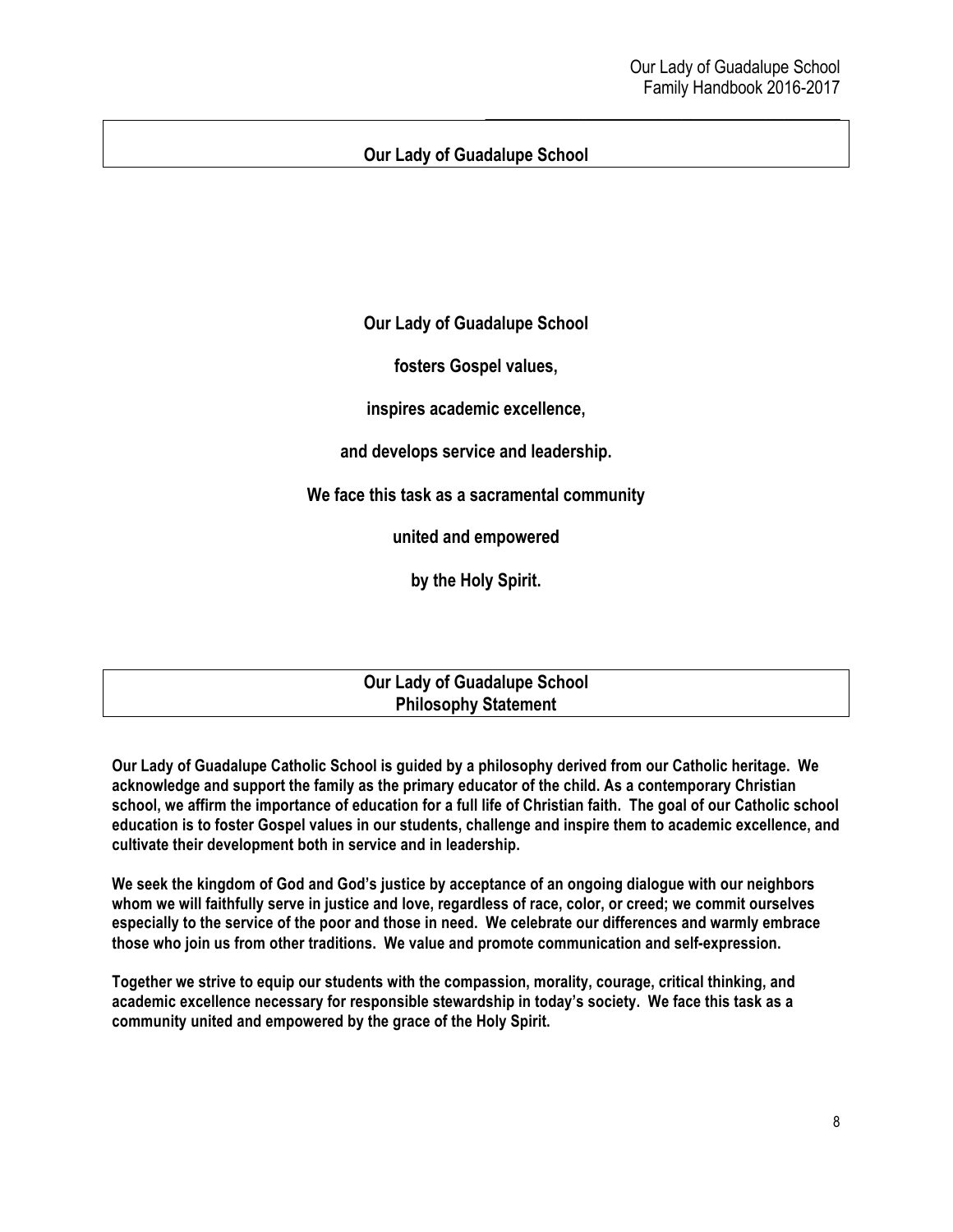# Our Lady of Guadalupe School School-Wide Learning Expectations

# A Faith-Inspired Catholic who**…**

- Seeks communion with God in the ongoing process of personal faith development.
- Examines the Catholic faith, traditions and doctrine and is able to articulate that knowledge.
- Recognizes the document on Catholic Social Teaching as a resource for responsible citizenship and is experienced through servant leadership.
- Demonstrates compassion, acceptance and respect as an active member of a faith community.

# A Life-Long Learner who…

- Understands, integrates and applies knowledge in all academic subject areas.
- Experiences and incorporates the arts into his or her life.
- Communicates confidently through the written and spoken word to a variety of audiences with creativity, clarity and an individual voice.
- Solves problems by using critical and creative thinking.
- Demonstrates and cultivates good organizational skills including effective study habits, time management strategies, skillful research and analysis, and project management.

# An Active Member of the Global Community who…

- Recognizes similarities and differences in races, cultures, and individuals, and participates in multicultural experiences.
- Resolves conflicts by understanding others' perspectives, while applying critical thinking skills and effective decision-making models.
- Recognizes the value of all of God's creation and acts as a steward in service to the greater good of His creation.

# A Confident and Resilient Individual who…

- Recognizes the mental, spiritual, physical and emotional aspects of life.
- Evaluates personal strengths and weaknesses.
- Demonstrates honesty and integrity with regard to self and others.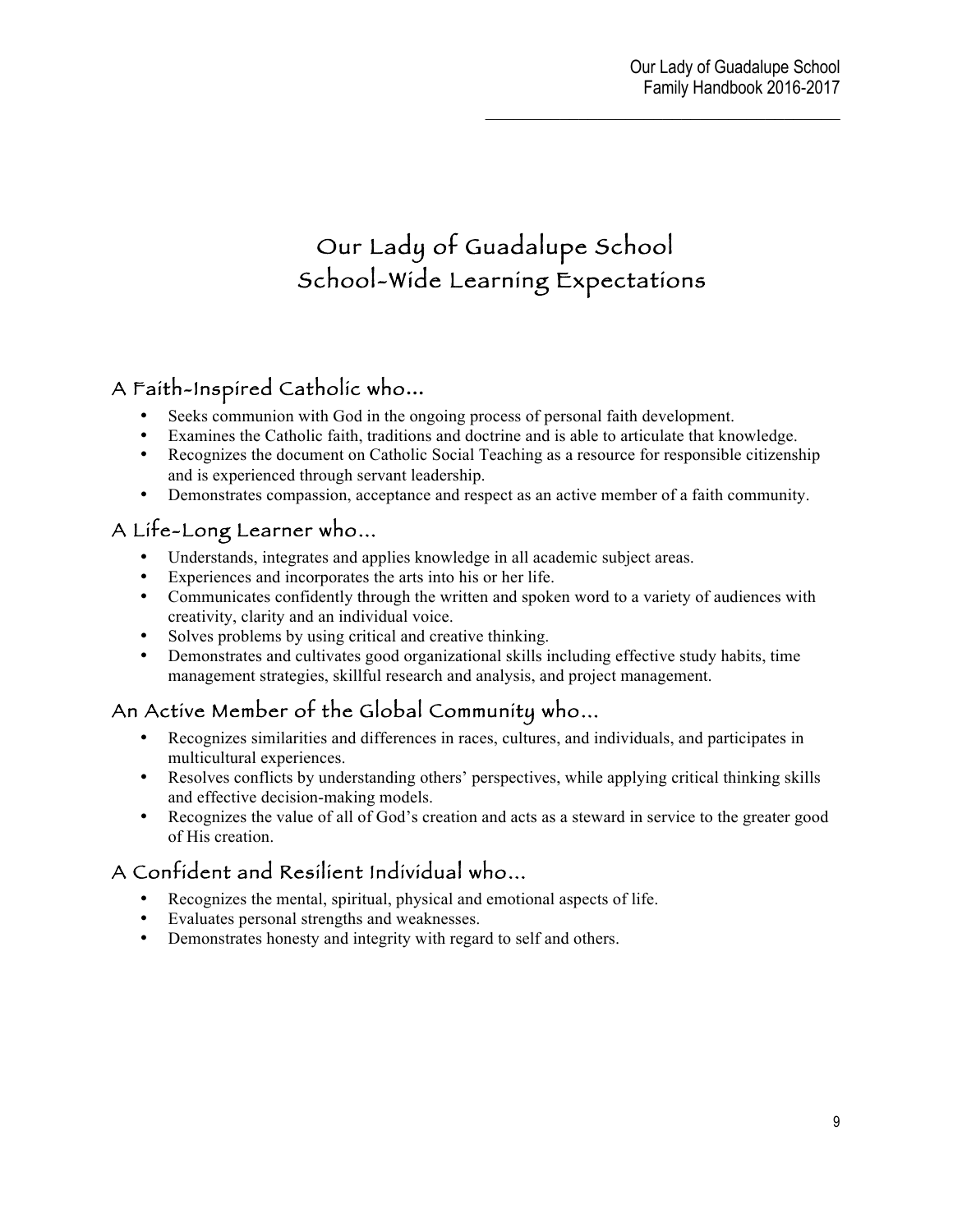# **ORGANIZATION**

### **ADMISSION PROCEDURES AND REQUIREMENTS**

- A. Our Lady of Guadalupe Catholic School exists primarily to educate those parish children whose families are committed to a Catholic education. Further, the child must meet the acceptable academic standards for each grade level as determined by the principal and school staff.
- B. Our Lady of Guadalupe Catholic School admits qualified students of any race, color, national and ethnic origin in administration of its educational policies, scholarships, and athletic and other schooladministered programs. Students possessing disabilities will not be denied admission solely by reason of the disability.
- C. Normally, no more than 28 students will be accepted for grades Pre-K-8, 12 in Pre-School, 12 in MWF Pre-K and 16 in M-F Pre-K. A waiting list will be established as soon as classes are filled. At times, the pastor and principal, in consultation with the staff and School Commission, may elect to override this class size limit.
- D. Once a student is accepted in the school and is in good standing he/she will retain his/her eligibility for continued enrollment. As openings occur for each grade level, applications and registrations will be considered on the following basis:
	- 1. Students of families who have children presently enrolled in the school.
	- 2. Students of families registered in OLG Parish and presently participating in OLG Religious Education.
	- 3. Students of families registered in OLG Parish.
	- 4. Students of families registered in a Catholic parish other than OLG.
	- 5. Students of other families.
- E. Admission of students is dependent upon one or a combination of the following: interview by staff members, testing and review of school records.
- F. A child must be five years of age prior to August 31 for entrance into kindergarten and meet our kindergarten entrance criteria.
- G. Upon application, a copy of a birth and baptismal certificates and a copy of current immunization records must be attached for each new student.
- H. Written acceptance will be mailed to all new families admitted for the following school year.
- I. Final acceptance of students new to the school is determined during a period of probation. The period of probation shall be the first twelve weeks the student is in school.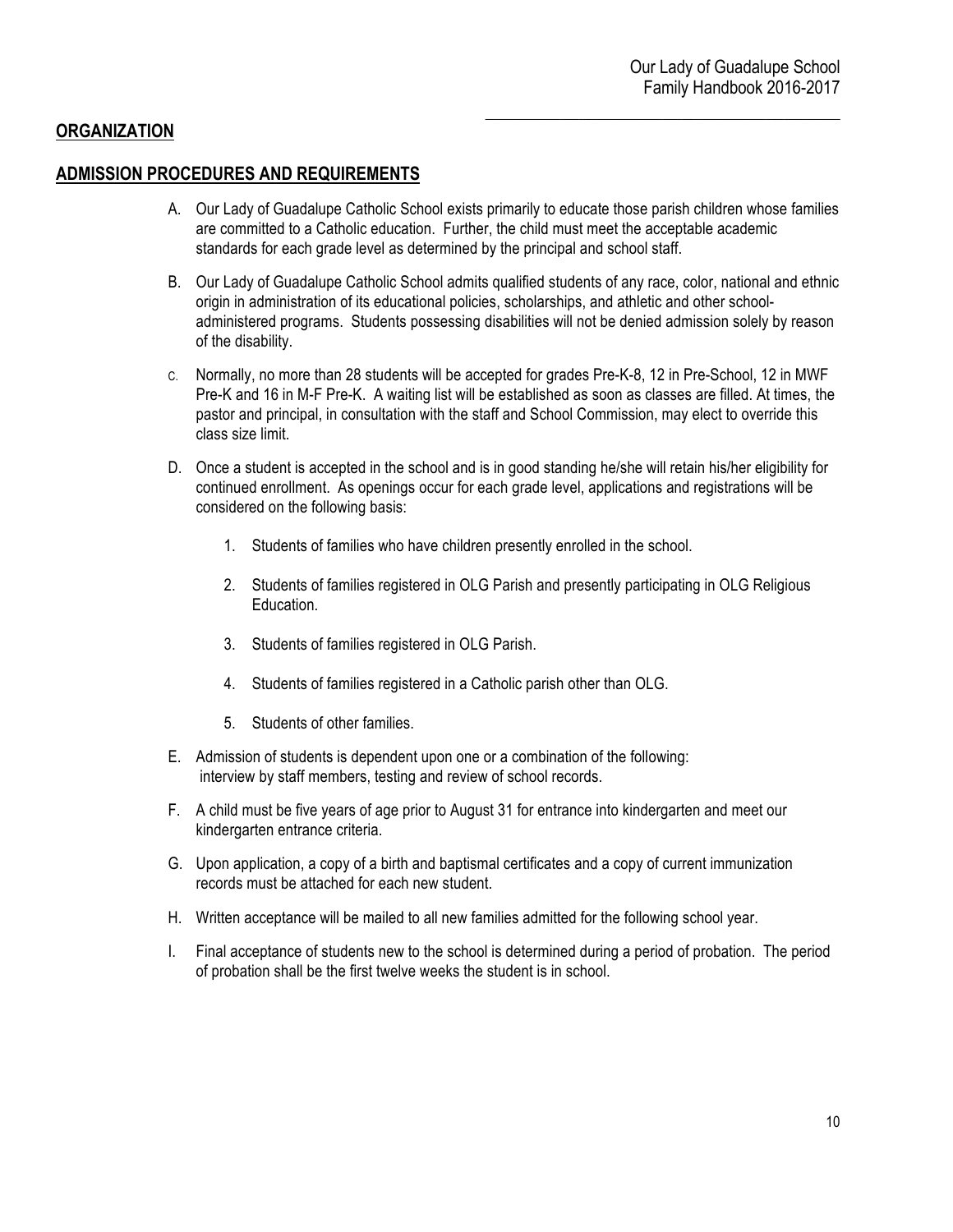# **RE-REGISTRATION of CURRENT STUDENTS**

Registration is held each year beginning in March. Notification of the time will be given in the parish bulletin and by newsletter to parents with children enrolled in the school. Registration is completed when the school has received the following:

- 1. Completed online registration form.
- 2. Registration/book fees.
- 3. Balances due to the school and Parent Organization are settled.

# **ARRIVAL AND DEPARTURE**

Please note, that for all of this to work as smoothly as possible and for the safety of all children, parents and staff the following is necessary:

- ! **Patience! Allowing extra time! Drive slowly.**
- ! **Respect that each grade has a particular spot for arrival and dismissal!**
- ! **Use the lot that is associated with the oldest child in your family!**
- ! **Model safe behavior; use crosswalks! If young children cut across the lot behind you, they may not be seen.**
- ! **Refrain from cell phone use in the parking lot; stay alert!**
- ! **Use extreme caution, especially when backing out of parking spaces.**

#### **Preschool and Pre-Kindergarten**

|                       | <b>Preschool</b><br><b>Tuesday and Thursday</b><br><b>Morning</b>                                                                                                                              | <b>Pre-Kindergarten</b><br>Monday, Wednesday and<br><b>Friday Morning</b>                                                                                                                      | <b>Pre-Kindergarten</b><br>5 Days<br><b>Afternoons</b>                                                                                                                                  |
|-----------------------|------------------------------------------------------------------------------------------------------------------------------------------------------------------------------------------------|------------------------------------------------------------------------------------------------------------------------------------------------------------------------------------------------|-----------------------------------------------------------------------------------------------------------------------------------------------------------------------------------------|
| <b>Drop</b><br>$-Off$ | Unload only -<br>34 <sup>th</sup> Avenue<br>$Park -$<br>Myrtle between 34th and 32nd<br><b>Teacher Janet or assistant</b><br>will be at the south east<br>corner of the school at 8:15<br>A.M. | Unload only -<br>34 <sup>th</sup> Avenue<br>$Park -$<br>Myrtle between 34th and 32nd<br><b>Teacher Janet or assistant</b><br>will be at the south east<br>corner of the school at 8:15<br>A.M. | <b>South Lot</b><br>Teacher Janet will pick students up at<br>12:20 from this lot.                                                                                                      |
| <b>Pick</b><br>-Up    | <b>South Lot</b>                                                                                                                                                                               | <b>South Lot</b>                                                                                                                                                                               | <b>Load Only</b><br>34 <sup>th</sup> Avenue<br>$Park -$<br>Myrtle between 34th and 32nd<br>Teacher Janet will have students ready for<br>pick-up at the designated spot at 3:00<br>P.M. |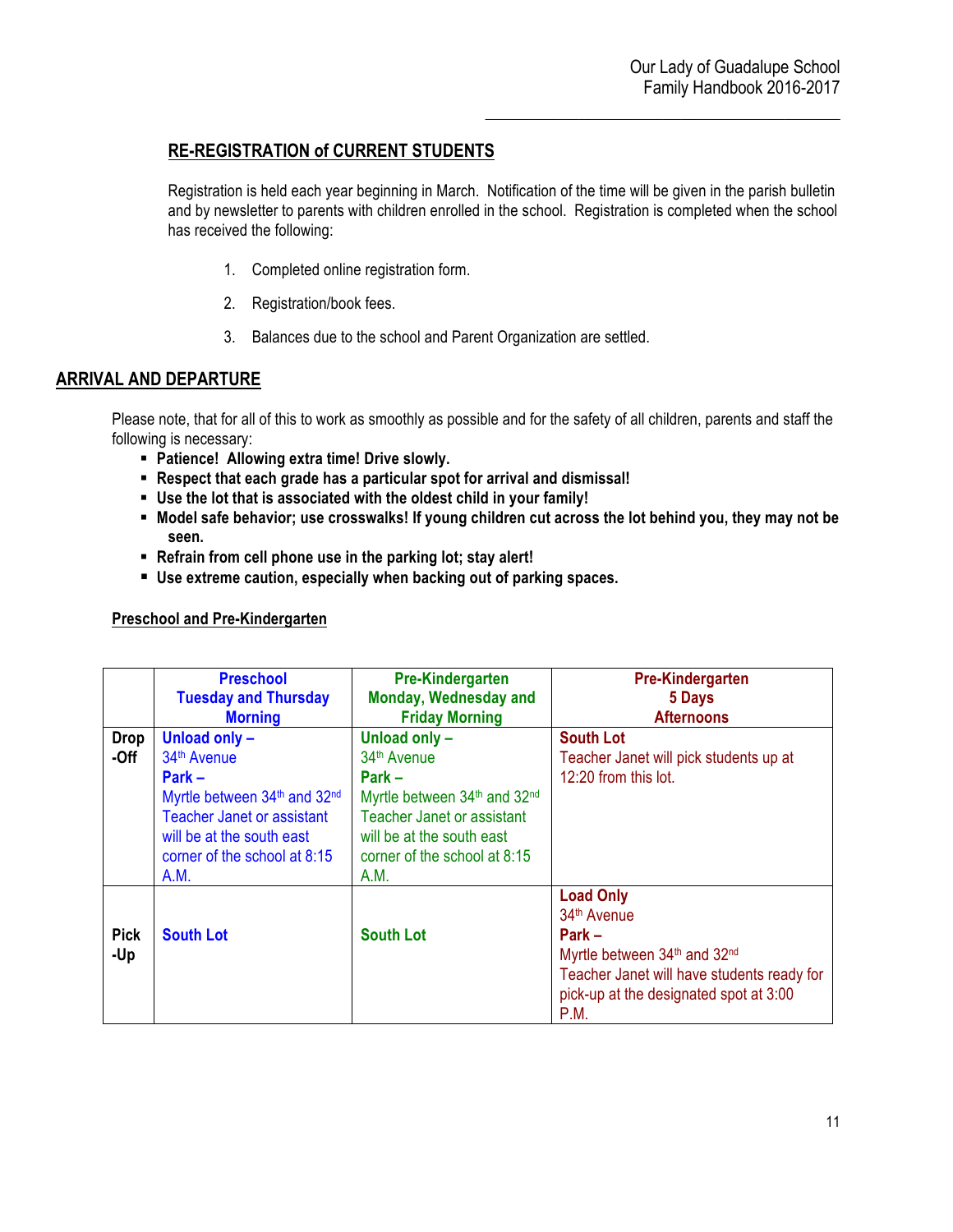# **ARRIVAL AND DEPARTURE (cont.)**

**Grades K, 1 – South Lot – If parking along the fence by the church please wait for a staff member to give you the all clear signal before backing up.**

#### **Arrival:**

- ! Students may exit cars at 8:15 A.M.
- ! Students in grades K and 1 Parents park cars and escort them to the south ramp line-up.
- ! **As cars exit the lot, RIGHT TURN ONLY ONTO 35TH.** This will greatly improve the congestion in the lot.

#### **Dismissal:**

- ! Parents may park and wait for their children.
- ! Grades K and 1 are dismissed from the ramp to an adult a parent or guardian MUST be present and make eye contact with the teacher.

**Grades 2, 3, 4, 5 - North Lot – This lot is used as one of playgrounds during the school day. Parents will not be able to park cars in this lot during the day. If you are parking and entering the school, please park in the far north lot next to the Parish Office.** 

#### **Arrival –**

- **Enter the North Lot no earlier than 8:00 A.M.** Cars will enter from 35<sup>th</sup> and proceed through the parking lot.
- ! Students may exit cars on the right side at 8:15 A.M. to begin lining up for school.
- ! If you arrive before 8:15 A.M., cars may park (briefly); keep students in cars until 8:15 A.M. Students may then exit parked cars and move to the west side of the lot and walk up by the gym.
- ! As students exit cars, move car to the exit located at the south end of this lot on Myrtle.
- ! Cars turn left onto SW Myrtle and move around the roundabout.
- . NOTE: Student Patrols will be on duty on 34<sup>th</sup> and SW Myrtle. It is especially important that parents DO NOT PARK on SW Myrtle for drop-off or pick-up. Parking on 34<sup>th</sup> is for Preschool/Pre-Kindergarten ONLY.

#### **Dismissal –**

! Follow same procedure as above. Cars will form two lines facing south to exit the parking lot. As children move into cars, it will be extremely important to exercise the first rule – PATIENCE.

#### **Grades 6, 7, 8 may use the north or south lot. Students gather in front of the DeMazenod Room. Students remaining after 3:10 p.m. will be directed to EDC.**

**Parking on the street and walking to OLG from 34th or SW Myrtle – PLEASE respect the crossing guards and cross with their help. DO NOT cross corners without a crossing guard. Your children learn from your example!**

SW Myrtle Street is closed to traffic from 8:00 until 3:30, so that students have access to the playground during the school day. Students who arrive early or who stay late will be placed in the Extended Day Care Program. Parents will be responsible for the drop-in charges incurred. Please refer to the Extended Day Care section for complete information.

#### **THE PLAYGROUND AND THE BIG TOY ARE NOT STAFFED BY THE SCHOOL BEFORE OR AFTER SCHOOL! Please wait for the all clear signal from a staff member before allowing children to play.**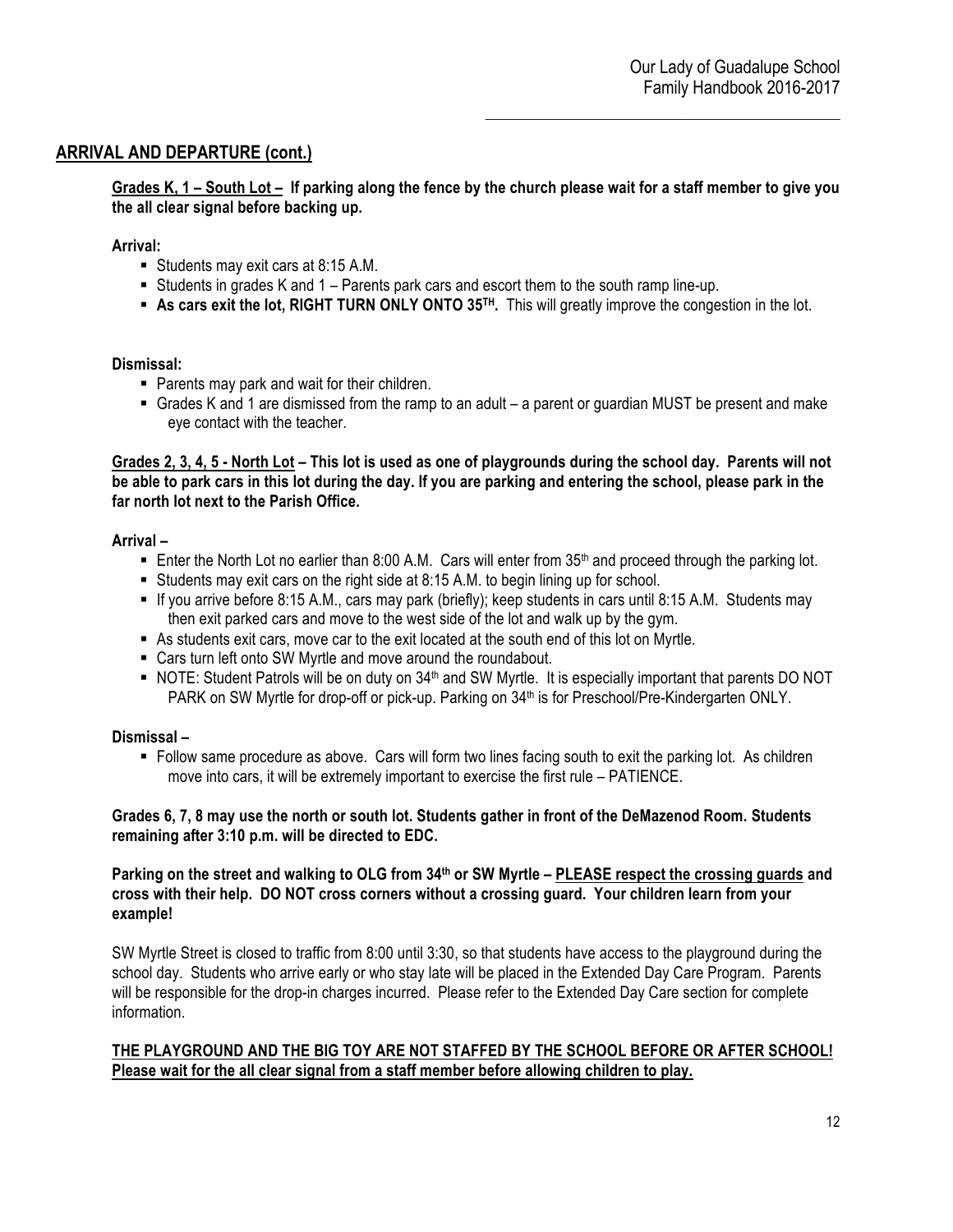# **ATTENDANCE**

- A. **Absence –** Regular attendance is required. Parents must notify the school office daily when their child is absent. The school office must be informed of the absence through a written note before school begins, or by personal contact or voicemail. The voicemail system can take your message 24 hours a day. Student absences must also be followed up with a written note to the classroom teacher signed by the parent or guardian. If a student is absent for part of a day, the parent must notify the school before school begins and the student must report to the office before entering the classroom.
- B. **Frequent Absence –** Attending class regularly is a student responsibility. While it is understood that some absences are unavoidable due to illness, it may be that students who are absent more than seven days per trimester will not receive academic credit for classes missed. Parents of students frequently absent will be asked to meet with the principal to discuss the problem of absenteeism and its consequences.
- C. **Tardiness** Students will be considered tardy after 8:30 and must come to the office to sign in and receive a pass to enter class. Students leaving school before the completion of the school day will receive an early dismissal. Students who are tardy or need an early dismissal need to be excused by a note from the parent or guardian. Excessive tardies will be evaluated on an individual basis and will likely have a negative impact on the student's progress in school.
- D. **Appointments –** Whenever possible, doctor appointments should be made outside school time. If it is necessary for a child to leave school during school hours, a request in writing stating the specific reason for the early dismissal must be submitted to the student's teacher by 8:40 A.M. Children will be picked up at the school office ONLY. Parents are asked to sign students out and in at the office upon leaving and returning. Remember, this is a safety issue.
- **E. Planned Absences –** Planned absences that are taken during scheduled school days are discouraged. **If an absence is unavoidable, the process is as follows:**
	- 1. The parent or guardian informs the principal and teacher in writing 7 days prior to the absence.
	- 2. The day before the planned absence, the student/parent should check in with the teacher regarding any special instructions about make-up work. Please remember that the timing of your trip may not coincide with the teacher's planning schedule, and in many cases, it may not be possible to give your student all of the work that will be completed in his/her absence in advance. Middle school students must schedule time with each teacher to pick-up work.
	- 3. Upon return from the absence, missed work will be given to the student to complete, and teachers may require students to make-up tests during recess or after school, if necessary.
	- 4. Failure to make-up work or tests by the completion date will negatively impact student's grade.
	- 5. Further questions about planned absences should be directed to the student's primary teacher.

**Whenever a child is absent, learning critical concepts taught and discussed in class and practiced at home can be difficult.**

# **ATTENDANCE - EMERGENCY SCHOOL CLOSURE PROCEDURE**

KOMO, KING, and KIRO Radio and TV will broadcast a notice in the event of an unscheduled school closure. **The website will be updated with current information.** If the weather warrants sending children home from school prior to scheduled dismissal time, school staff will refer to the family emergency card.

In case of an emergency closure during the school day, the following procedure will be followed:

- 1. Students will be released according to the instructions given by their families on the Emergency Form.
- 2. Teachers will release students to authorized persons unless verbal consent is given by the parent.
- 3. Each student must be signed out.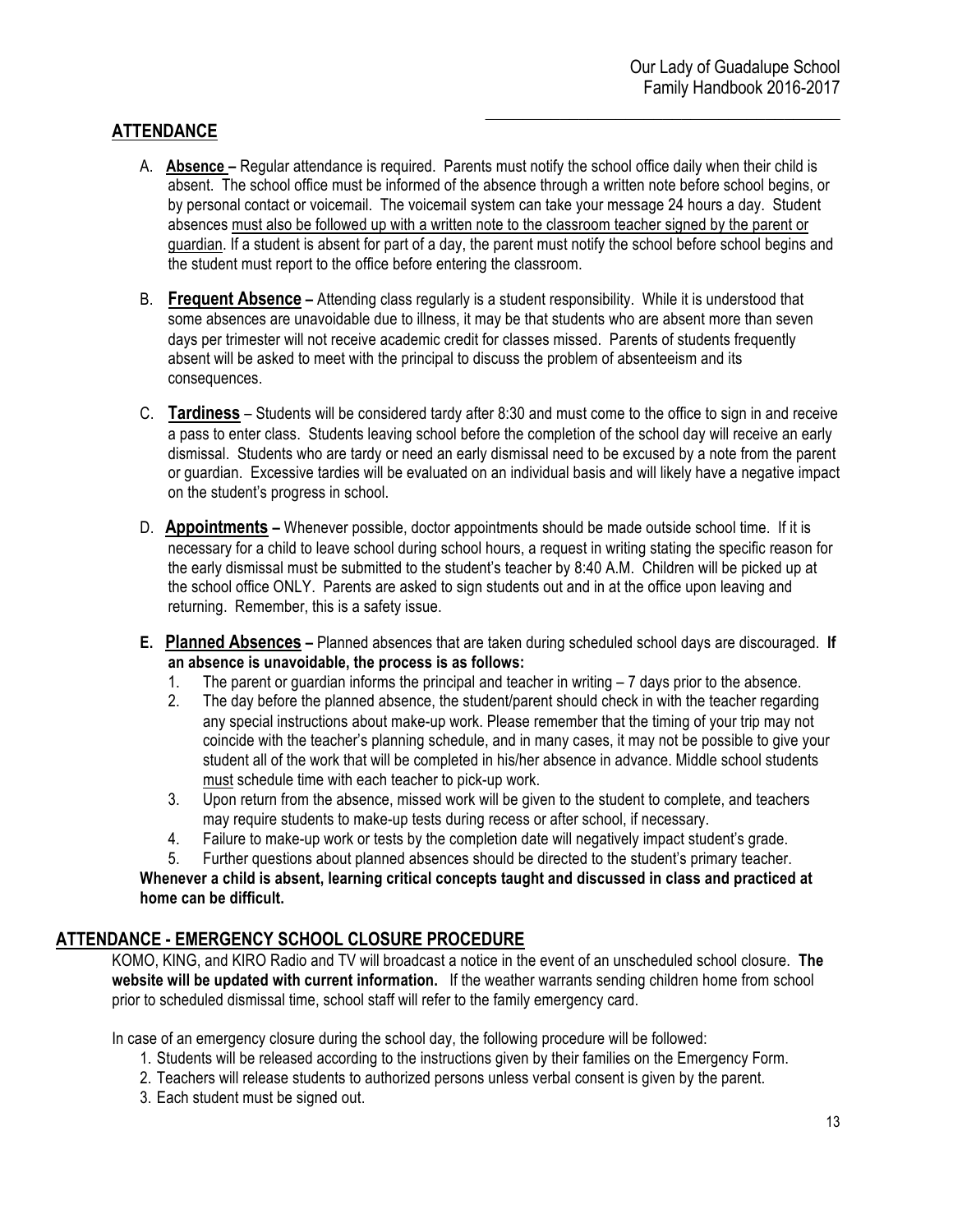# **COMMUNICATION**

#### **Family School Communication Envelope to Families**

Family Communication Envelopes (FCE) are sent electronically every Thursday. When the FCE is in hard copy format, letters, calendars, notices, etc., are sent home in the envelope with the youngest child. Parents are to sign the envelope and return it to school by Friday. *Please be certain that all contents have been removed and read*. Materials other than staff-initiated communications may not be distributed or sent home with students without prior authorization of the principal. School authorization does not necessarily imply endorsement of that material.

**Website –** Please refer to www.guadalupe-school.org for the online FCE and classroom newsletters.

# **ORGANIZATIONAL MANAGEMENT**

While the oversight for diocesan and parish institutions flows from the Archbishop to the Pastor as described in the Revised Code of Canon Law, this is done within the framework of collaboration with many individuals and consultative groups. In a Parish School, the decision making process moves from broad to specific and is entrusted to various groups and persons.

Our Lady of Guadalupe Catholic School functions within the framework of the total Parish of Our Lady of Guadalupe. Pastor, Principal, Pastoral Council, School Commission, Parish Finance Council, Parents' Organization and a variety of other groups collaborate in the various ministries of the parish, which includes the school. Parish governance is based on the publication, You Are the Branches: Policy and Guidelines for Parish Consultative Structures.

# **SCHOOL COMMISSION**

The Catholic school is an expression of the educational mission of the parish with which it is associated and the Archdiocese. Therefore, the Pastor is responsible to the Archbishop for the administration of the total parish, including the parish school. The Principal functions as the chief administrator of the school and is a member of the parish staff. Just as the Pastoral Council serves with the pastor on behalf of the total parish community, so the School Commission serves with the Principal for the good of the school community.

The School Commission works with the Pastor, in accord with Archdiocesan policy, to assist him and the Principal in policy development and long-range planning for the school. The Commission is an advisory body to the Pastor and Principal in the formulation of local policies affecting the parish school. The Principal functions as the Commission's executive officer. The School Commission advises the Pastor and Principal in its areas of responsibility:

- *1. Planning…*
	- a. the mission statement of the school
	- b. the School Commission's yearly goals
	- c. future plans for the school
- *2. Policy Development…*
	- a. formulation of policies which give general direction for the Pastor and
	- **Principal**
- *3. Finance…*
	- a. develop plans/means to finance school programs including tuition, development and fundraising.
	- b. allocate resources according to a budget
	- c. monitor the budget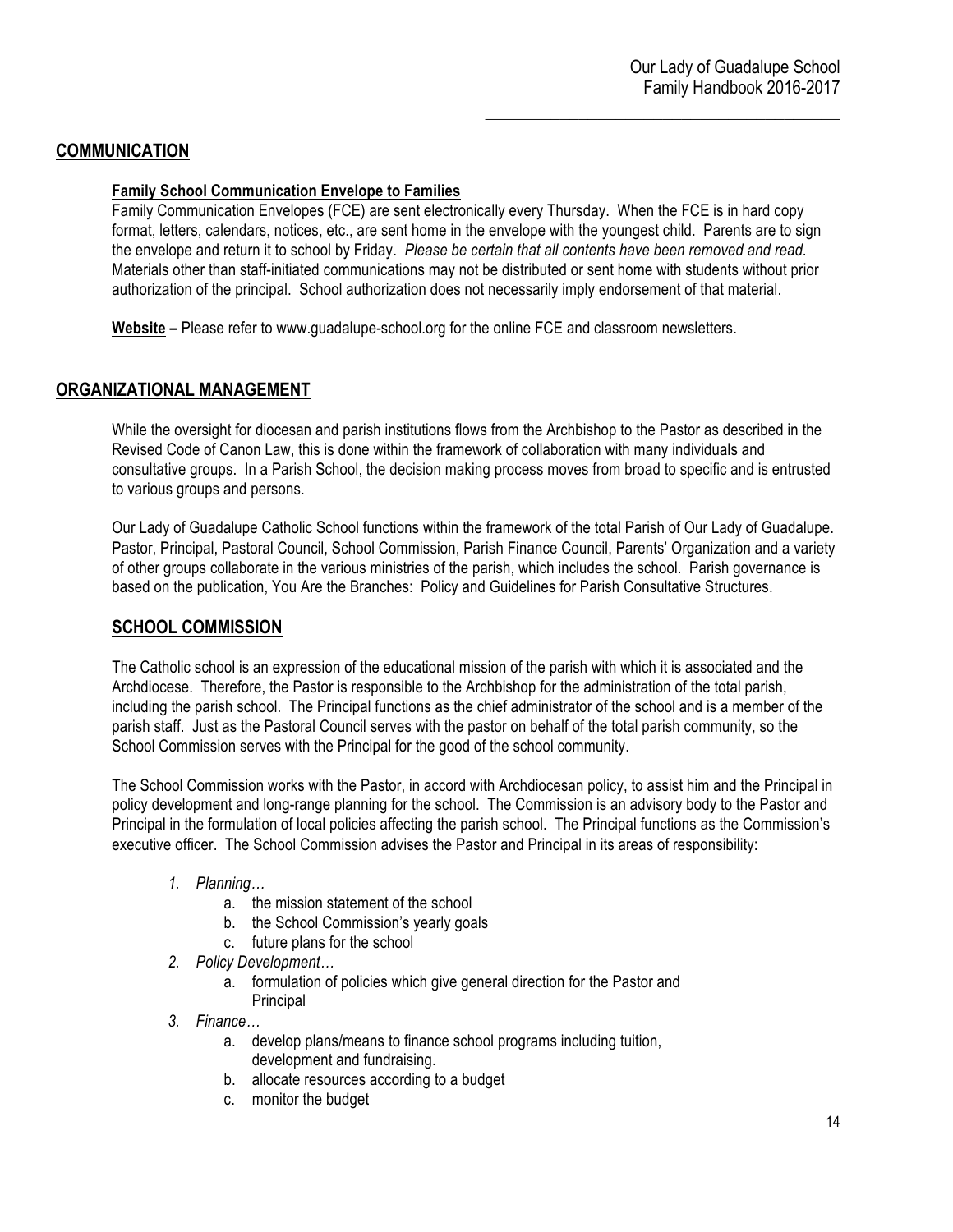- $\mathcal{L}_\text{max}$  and  $\mathcal{L}_\text{max}$  and  $\mathcal{L}_\text{max}$  and  $\mathcal{L}_\text{max}$ *4. Facilities…*work with Parish Facilities staff to identify upcoming facility needs and plan
- *5. Development…*
	- a. communicate with the public about the message of the school
	- b. listen to the needs and concerns of the public through appropriate forums set up for this purpose
	- c. recruit students
	- d. promote the school to the parish and parents
- *6. Evaluation…*
	- a. determine whether Commission goals and plans are being met
	- b. evaluate the Commission's effectiveness

Through a process of discernment, members are selected. Members serve for a period of two years and terms are staggered to maintain stability of long-range goals and directions.

Members of the School Commission oversee school committees. Committees are formed at the beginning of each school year according to the current needs of the school. Members of the committees may be other school parents or parishioners, according to the expertise needed to meet the goals of the committee.

Parents and Parishioners are always welcome to visit Commission meetings. Prospective speakers with specific concerns are requested to submit their request at least two weeks prior to meetings. Monthly meetings are noted on the school calendar.

# **PARENT ORGANIZATION (Parent Org)**

All parents/guardians with children enrolled at Our Lady of Guadalupe Catholic School are members of the Parent Organization. The role of the Parents' Organization is to oversee Fundraising Activities, provide Parent Education and organize Social Events on behalf of the school.

More specifically, the Parent Organization exists to…

…support the school staff and students through fundraising and commitment hours.

…promote school and parish spirit through its sponsored activities.

…provide a vehicle through which parents can give service to the school.

The Parent Organization works in cooperation with the School Commission. The Chair of the Parent Organization acts as a liaison between these two organizations.

# **DISCIPLINE**

# **A. Philosophy of Discipline**

Our Discipline Policy flows from our school philosophy. We seek to develop a relationship with the child and the parents that will encourage open communication and mutual respect. Our Lady of Guadalupe Catholic School exists to provide a faith-centered atmosphere in which the total person is developed. Rules and regulations are made for the good of all the students and are observed so that each student is free to learn and develop as a person.

An overall goal of Our Lady of Guadalupe Catholic School is to teach that each child is worthwhile and deserving of respect. With this in mind, we strive to teach children self-discipline. By making each child accountable for his or her own actions, students will learn from their experiences and be empowered to grow with dignity.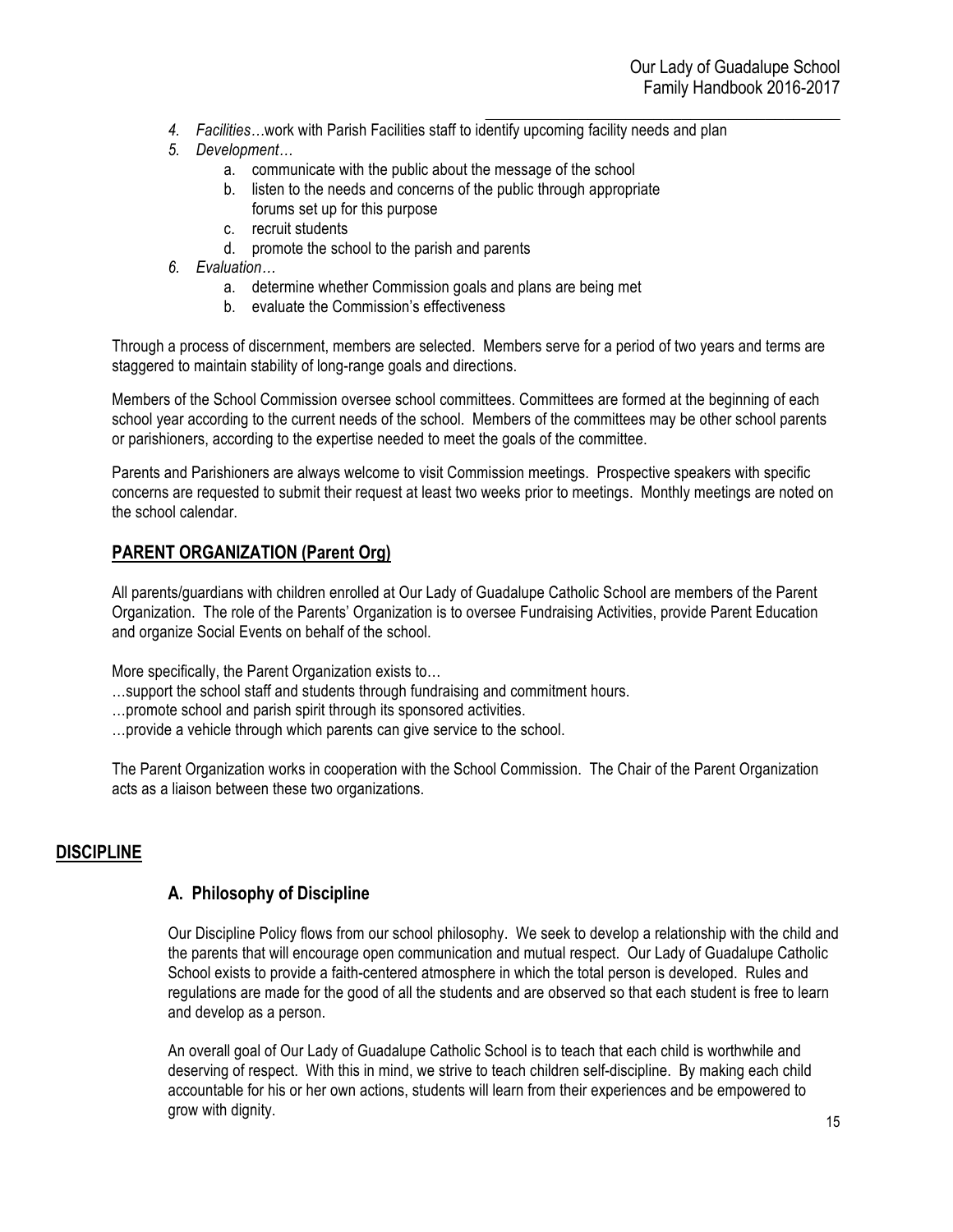# **Code of Conduct**

**I will be responsible.**

**I will respect myself and others.**

**I will choose to learn and allow others to learn.**

**I will allow the teacher to teach.**

**I will do my personal best.**

# **B. Policy on Discipline**

Students must observe good order, be diligent in study and respectful to fellow students, teachers and staff. Students must be neat in person and attire and follow school regulations. Students are responsible to the school staff for their behavior in the school, at school-sponsored activities and while going to and from school. School staff will work with students to encourage accountability in accordance with our philosophy of discipline, encouraging students to recognize their own self-worth.

#### **Student Responsibilities**

#### **Students must adhere to the following standards of behavior:**

- A. Arrive on time for school prepared and ready to work. Tardy bell rings at 8:30.
- B. Walk and maintain quiet in the hallways and on the stairs. Classes are in session at all times and visitors are often present. Remember to be courteous.
- C. Remain in assigned and appropriate areas where adult supervision is present. Do not leave classrooms, the school hall, the gym, or the playground without permission from an adult.
- D. Respect all personal belongings and the property of others. Hard-bound textbooks must be covered. The school reserves the right to search desks, lockers, pockets and book bags.
- E. Use respectful language and a respectful tone of voice when speaking to classmates, staff, parent volunteers and visitors. Arguing with those in authority is never acceptable.
- F. Discourage negative behavior in other students. This includes any behavior or language that does not conform to the standards listed above.
	- a. Refrain from put-downs, name calling, swearing, using obscene gestures, or any language or gesture that could be perceived as rude or vulgar. Behavior directed toward the purpose of intimidation, exclusion, or harassment is never acceptable.
	- b. Refrain from doing any of the following: fighting, mock fighting, tripping, tackling, kicking, pushing, scratching, hitting, spitting, throwing objects, bullying, and any other behavior that could hurt or annoy others. Violence is not acceptable at any time.
	- c. Refrain from wearing hats in the building or during the school day unless given approval from the classroom teacher.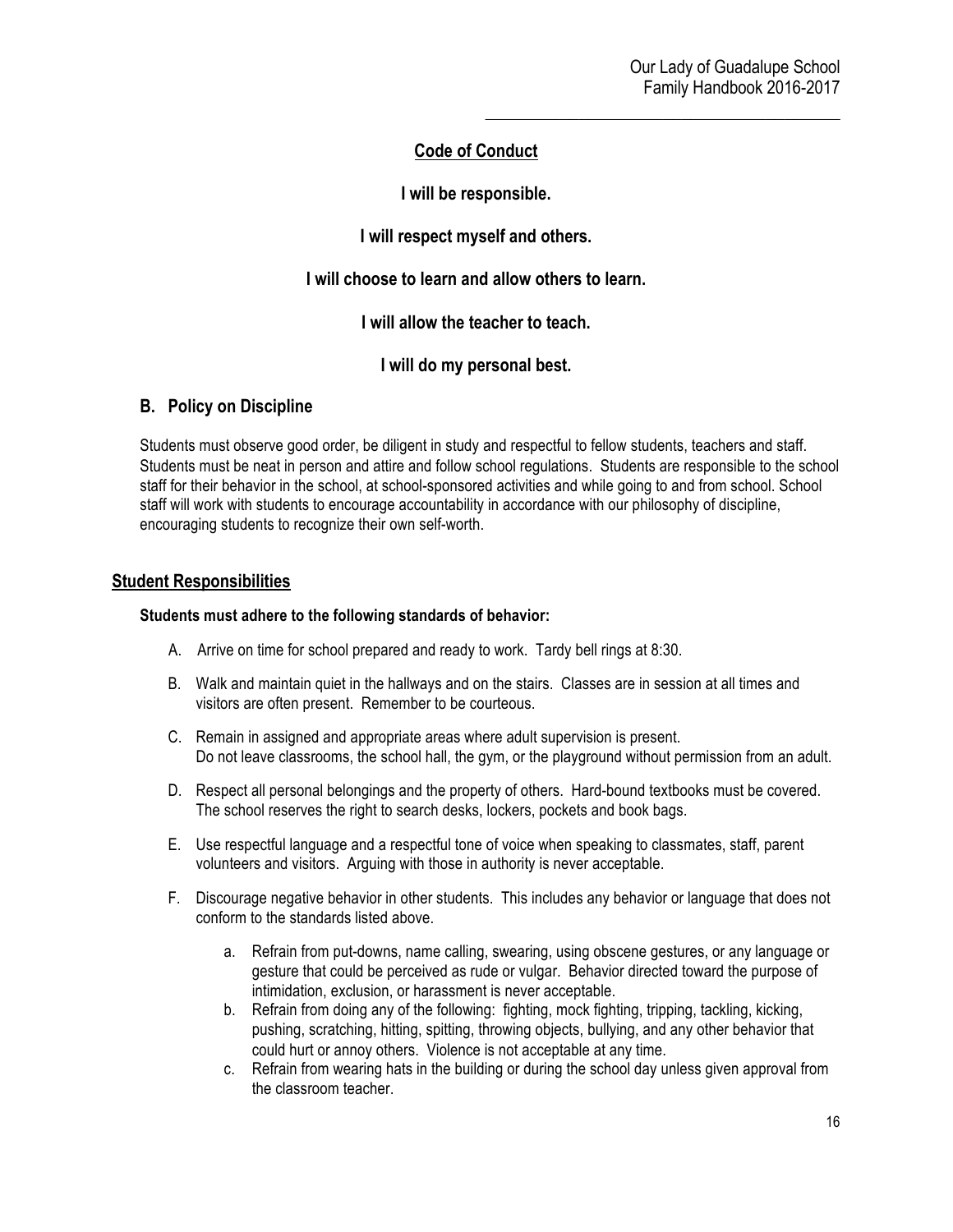- G. Though not limited to the following objects, items not allowed at school, on school grounds, or on field trips are: gum, all electronic devices and games, Magic Cards, any collectible cards, computer games or programs, matches, lighters, cigarettes or any tobacco products, drugs, alcoholic beverages, weapons (toy or real), anything that could be used or mistaken as a weapon, pain-inducing substances, laser pointers, pornographic material, pictures of people when their dress is considered immodest, any material that promotes harm or violence towards others (i.e. recipe to build bombs), and anything that is contrary to Christian moral standards.
- H. Refrain from the writing and passing of notes and from writing on oneself or others.
- I. Refrain from lying, cheating, forging signatures and stealing.
- J. Eat and drink only in the lunchroom or classrooms at appropriate times.
- K. Be responsible for keeping the classrooms, hallways, bathrooms, and school grounds neat and clean.
- L. Office telephones are for emergencies only. During school hours, staff permission is required in order to use the phones.
- M. Behave in a reverent and respectful manner at all Masses and prayer services. Remember to wear full uniform whenever the school gathers in church. (Refer to uniform policy.)
- N. Leave the school grounds no later than ten minutes after school is dismissed, unless you are on campus for a school-sanctioned activity or by teacher request. Students who miss a ride must report to the school office.
- O. Observe all rules that are posted in the classrooms.
- P. Observe all playground and indoor recess rules that are also posted in the classrooms.
- Q. Abide by the Uniform Policy. Students are not allowed to wear hats in the school building and only at the teacher's discretion at recess due to health reasons. A school staff member will make the official determination if there is a question about how the policy is to be interpreted.
- R. Use technology appropriately and respect the equipment. Please refer to the Technology Use Agreement.

# **Parent Responsibilities**

By far the greatest influence on a child's thinking and behavior is from his/her parents. Therefore, the school cannot attain its discipline-centered goal without active support from parents. It is a parent's responsibility to instill in the child a positive attitude toward learning, and to guide the child in becoming a responsible, caring Christian, including the following:

- 1. Fostering in the student a Christ-like concern for all classmates, teachers and their reputations.
- 2. Supporting the spiritual development of your child by attending religious services.
- 3. Sending your child(ren) to school on time. Seeing that students come to school no earlier than 15 minutes before school begins at 8:30 AM.
- 4. Upholding the rules and policies of the school.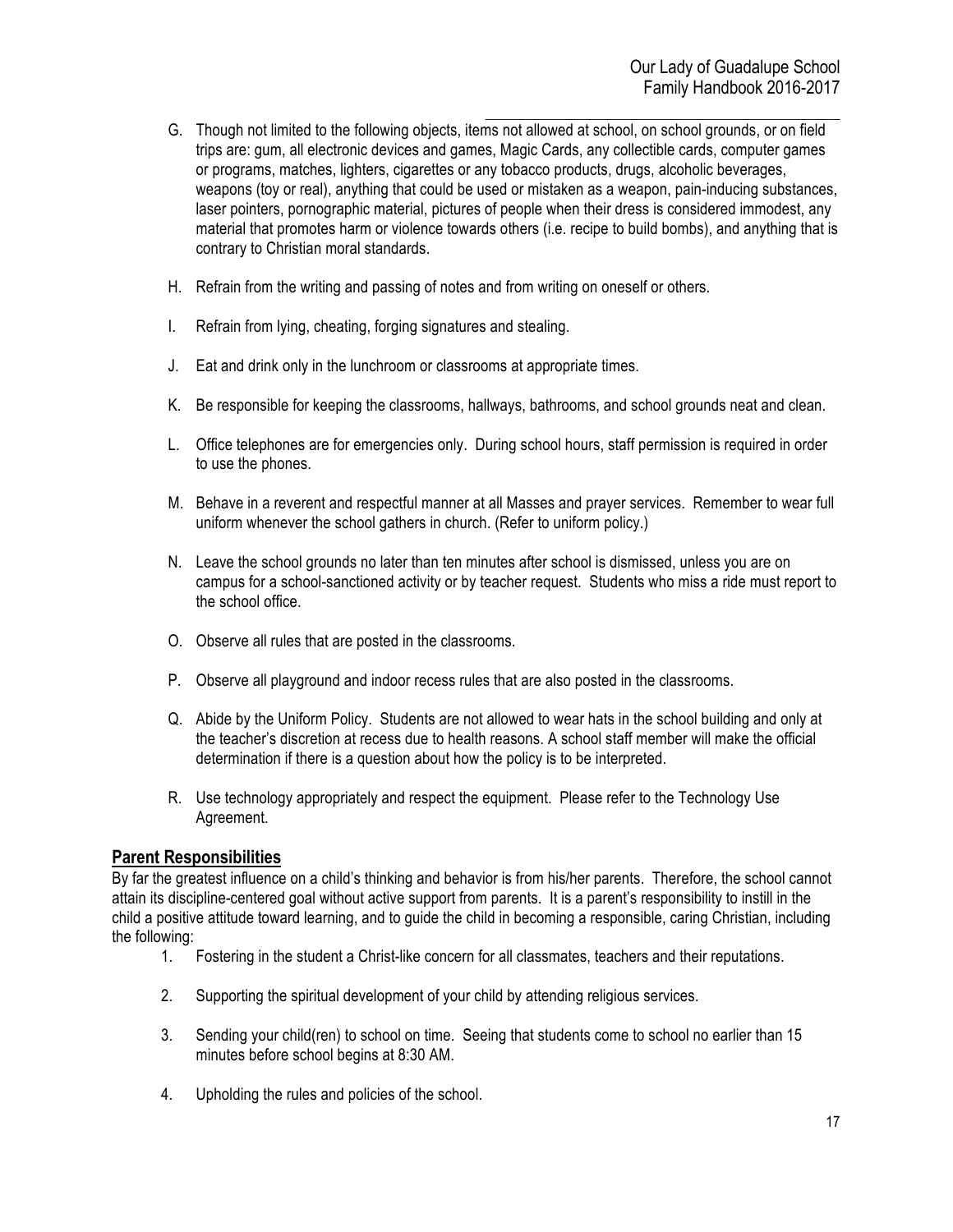- 5. Supporting the authority of school personnel by refusing to criticize them in the presence of children.
- 6. Consulting the teacher or principal before forming a final opinion regarding any situation in which a child seems to have been treated unfairly.
- 7. Being available for conferences.
- 8. Seeing that students have adequate supplies and that they come to school each day in proper uniform. *Label* all uniform pieces and school supplies.
- 9. Calling before 8:30 AM if the student will be absent and sending a follow-up note to the teacher.
- 10. Sending a note to school regarding the need for early dismissal.
- 11. Supporting the best interest of the student. Recognizing a partnership.
- 12. Assisting students in recognizing their responsibilities by establishing a specific time and place to complete homework.
- 13. Keeping children home after an illness until completely well. (Temperature should be normal and food and liquid retained for 24 hours.)
- 14. Maintaining open communication lines between home and school by informing the school of a physical condition or home difficulty that might affect a student's attitude and behavior in school. (This information will be kept confidential.)
- 15. Being prepared to allow students to stay from 3:00 to 4:00 when requested by a teacher.
- 16. Seeking professional counseling and/or diagnostic evaluation for the student when recommended by school personnel. Fostering a working relationship with outside professional, school staff and family.

Note on Classroom Parties and Birthday Treat: On special occasions, a simple room party may be arranged through consultation with the teacher and with the help of the room parent. To celebrate child's birthday a small, healthy treat may be brought. Parents are asked to notify the teacher in advance if a birthday treat is planned. **Invitations to private parties are not to be passed out in school unless all the boys and/or all the girls have been invited. Please use the mail or telephone to make these arrangements. Remember it is important to be discreet and respectful in our close-knit community.**

It is a parent's responsibility to support and cooperate with the school. On occasion, parent conduct makes it impossible for the school to provide a good educational experience for the child. If the parent refuses to cooperate with the school, the school reserves the right to discontinue enrollment of the child.

# **Teacher Responsibilities**

Teachers are expected to facilitate a Christian learning environment. This is done by:

1. Maintaining an atmosphere that ensures each student's right to an education and personal growth without fear of intimidation by others.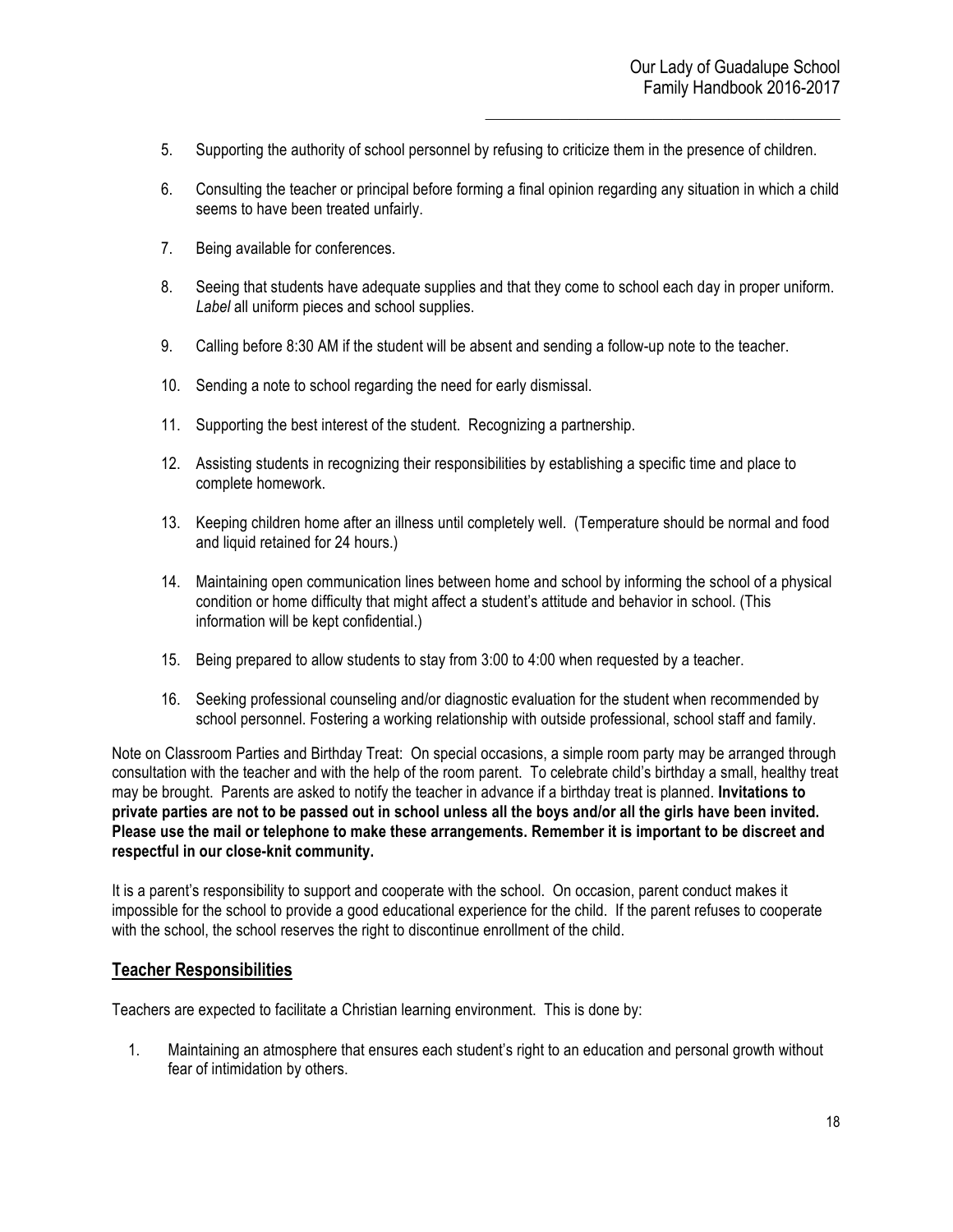- $\mathcal{L}_\text{max}$  and  $\mathcal{L}_\text{max}$  and  $\mathcal{L}_\text{max}$  and  $\mathcal{L}_\text{max}$ 2. Enforcing all school rules; dealing promptly, consistently and fairly with any behaviors that are non-Christian.
- 3. Striving to respect the rights and needs of students. Teachers are expected to provide academic instruction appropriate for and challenging to the students and to keep parents and the principal informed of the behavior and academic performance of students.

### **School Administrator Responsibilities**

The principal is expected to administer the total education program of the school in conformity with its philosophy and goals. The principal is expected to facilitate a Christian learning environment, represent the needs of students, and see that their right to a Christian education is ensured. This is completed by enforcing school policy as defined by the School Commission and working within the School's guidelines and procedures. The principal works closely with the School Commission, Parents' Organization and with the Parish staff. It is the principal's responsibility to articulate school programs to parents and to communicate with the staff the parent's input to school personnel.

# **Bullying and Harassment Policy for Students and Staff**

The administration and staff of Our Lady of Guadalupe School believe that all employees and students are entitled to work and study in school-related environments that are free of harassment and bullying. Our Lady of Guadalupe School will not tolerate harassment or bullying of any type, and the appropriate disciplinary action will be taken. Disciplinary action may include suspension or expulsion.

- 1. **Harassment:** Examples of peer harassment include, but are not limited to, verbal or written taunting; bullying; intimidating; hostile or other offensive conduct; jokes, stories, pictures, cartoons, drawings or objects which are offensive and/or annoy, abuse or demean an individual or group.
- 2. **Bullying:** Bullying often involves a pattern of **repeated** and **systematic** disrespectful behavior targeting one or more students by another student or students. Bullying typically involves an imbalance or perceived imbalance of power that can take many forms that include, but are not limited to:
	- a. **Physical**: hitting, kicking, shoving, spitting and any other form of physical violence
	- b. **Verbal**: insults, name-calling, put-downs, persistent teasing, spreading rumors and gossip, false accusations and threats
	- c. **Non-verbal**: mean or threatening gestures, defacing personal property
	- d. **Psychological**: threatening, ridiculing, humiliating, exclusion from groups or activities perpetrated via electronic devices such as cell phones and computers. Electronic bullying may include:
		- **.** Threatening phone calls and emails
		- ! Harassment or spreading of rumors via text messages, emails, social networking websites or instant messaging
		- **.** Invasive picture posting

When children report a pattern of negative behavior perpetrated by another student or students, or report an incident that seems serious, parents should contact the school via the classroom teacher, principal or school counselor.

#### **Procedures to File a Complaint**

Students or employees who believe they have experienced harassment or bullying shall report such matter to the teacher or principal, who shall be the investigator for harassment complaints.

A. A complaint of harassment or bullying is to be made to the principal or other designated impartial administrator. The complaint shall be as specific as possible regarding details. If a complaint is made by an employee, it shall be in writing.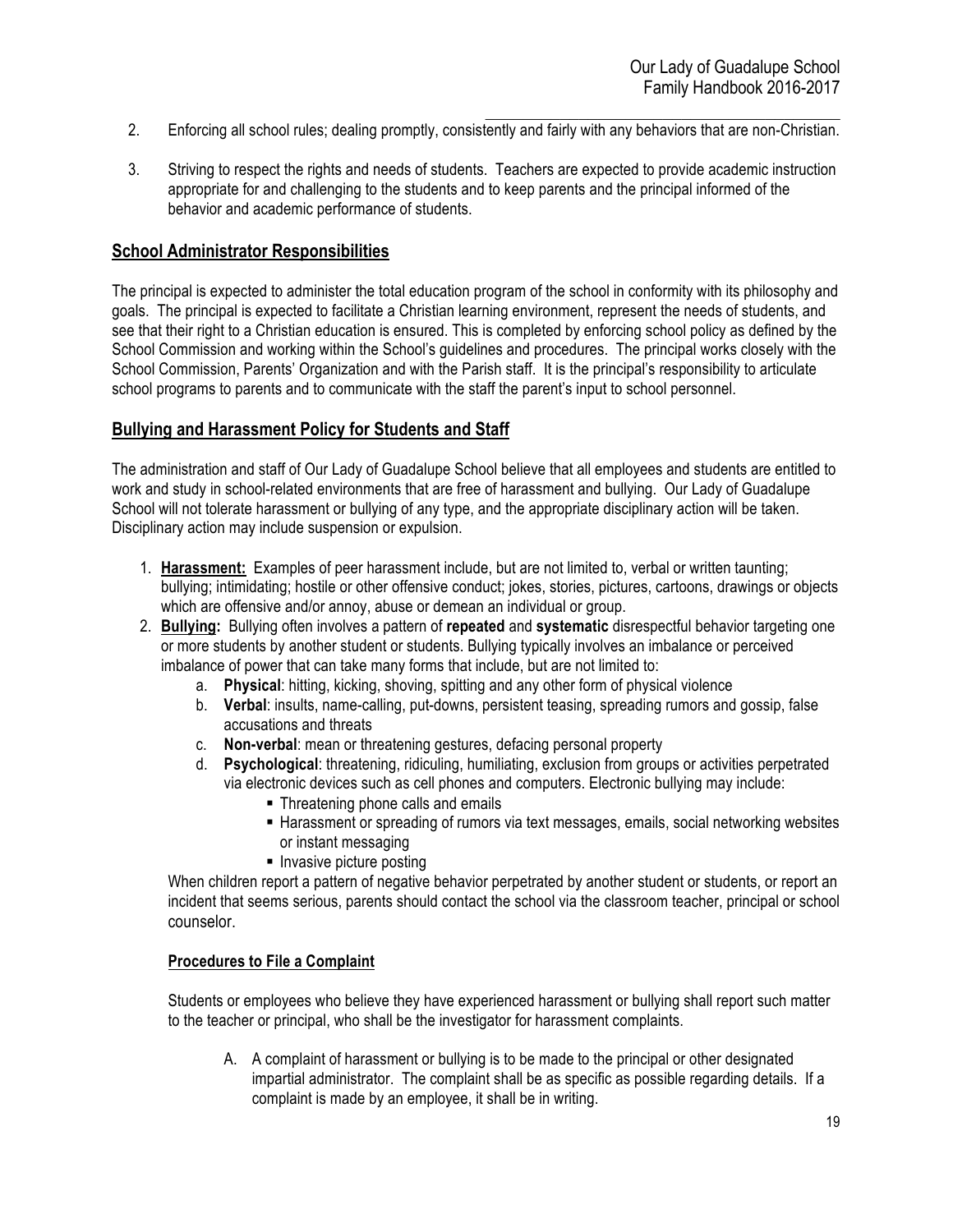- B. The principal or other impartial designee shall immediately investigate the complaint and shall make written notations of the specific allegations.
- C. Information to be acquired during the investigation of the complaint shall include names of witnesses, date(s), times, and the specific charge of harassment or bullying.
- D. The need for confidentiality shall be stressed.
- E. No reprisals will be tolerated against complainant(s), witness(es), or individual(s) involved in the investigation.
- F. The principal shall make a prompt determination regarding any disciplinary action. Notice shall be made to the parties regarding the disposition of the investigation consistent with the privacy of student records.

#### **Student Disciplinary Consequences**

Emphasis is placed on the recognition of appropriate choices and behavior. However, when a student has difficulty following the school's standards of behavior, possible consequences include but are not limited to:

- 1. Missing recess
- 2. Making restitution
- 3. Ten minutes after school with the teacher
- 4. Completing service during recess or after school
- 5. Receiving a detention
- 6. Implementation of Behavior Plan
- 7. Suspension
- 8. Expulsion

Consequences are used at the teachers' or administration's best judgment and are based on three factors: 1.) the student's unique needs; 2.) the student's behavior record; and 3.) the circumstances surrounding the offense.

#### **Ten Minutes After School**

In grades two through eight, based on the class dynamic and student's individual needs and a teacher's best judgment, there may be times when ten minutes after school with the teacher is warranted. This time is set aside to gain clarification and understanding on the part of the student and teacher and to strengthen the relationship. Individual needs, offenses, and circumstances determine the appropriate consequence.

# **Detention**

Detention is a time set-aside after school during which a student has the opportunity to reflect on his/her conduct.

When a detention is given, a parent will be notified by phone on the day of the offense. Parents and the teacher will discuss the reason for the detention and determine the date the detention is to be served.

Detentions will be completed on an assigned day from 3:15 – 3:45 p.m. When a student is absent from school on the day of an assigned detention, the detention will be completed on the next possible day.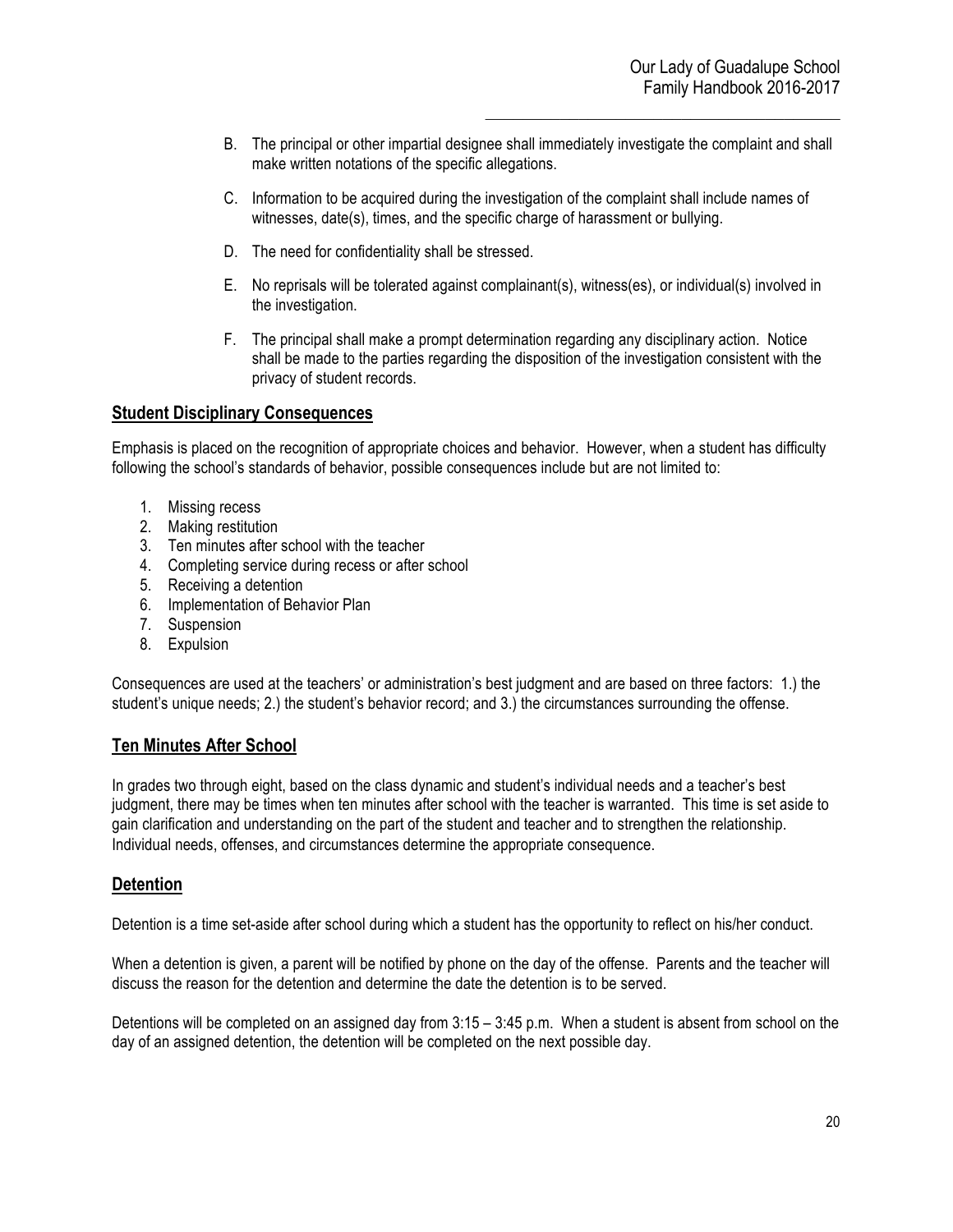# **Suspension**

Suspension is the separation of a student from school activity during the school day. Depending on the incident and steps outlined in the student's Behavior Plan a student may receive an immediate in-school suspension or an offcampus suspension. The length of the time for the suspension depends on the seriousness of the infraction. When a student receives a suspension, the principal will phone the parents. A conference normally takes place before the student is allowed to return to classes. During the time of suspension, a student will be held responsible for all work missed in class.

# **Expulsion**

Expulsion is the removal of a student from all affiliation with the school. Any serious action against the well-being of another student or staff member and repeated violation of school standards are considered grounds for expulsion. **THE POSSESSION, USE OR SALE OF ACTUAL OR LOOK-ALIKE DRUGS, ALCOHOL, OR WEAPONS, AND ANY CONDUCT THAT DAMAGES THE REPUTATION OF THE SCHOOL, AND ANY CRIMINAL ACT ON OR OFF THE SCHOOL GROUNDS WILL NORMALLY RESULT IN EXPULSION.**

#### **Procedures for Suspension or Expulsion**

- 1. Parents will be notified by phone prior to a student being suspended or expelled. This will be followed by written notification of the infraction or violation. A conference time will be arranged with the Principal and the staff involved. A conference must take place before the student is allowed to return to school.
- 2.On the occasion of a conference regarding suspension, a parent may be notified by the Principal or Pastor that probation or expulsion could follow.
- 3. Terms of probation will be made in writing by the Principal.
- 4. When a student has been expelled from Our Lady of Guadalupe Catholic School, parents have the right to request a hearing from the Pastor or his delegate and a representative from the school administration.

# **Hearing Procedure for Expulsion**

- 1. When a student has been expelled from school, a certified letter is sent to the parents or guardians.
- 2. The letter states specified alleged charges against the student, the date of the expulsion and states the student's and parent's right to a hearing.
- 3. If a hearing is requested, the school must be notified within five school days after the parents have received written notification of the student's expulsion. If a reply is not received within this five-day period, the student and parents are deemed to have waived a hearing and the expulsion from Our Lady of Guadalupe Catholic School takes effect. If a hearing is requested, it is held within five school days of such a request.
- 4. The Principal has the right to exclude the student from all school activities during the time of the hearing.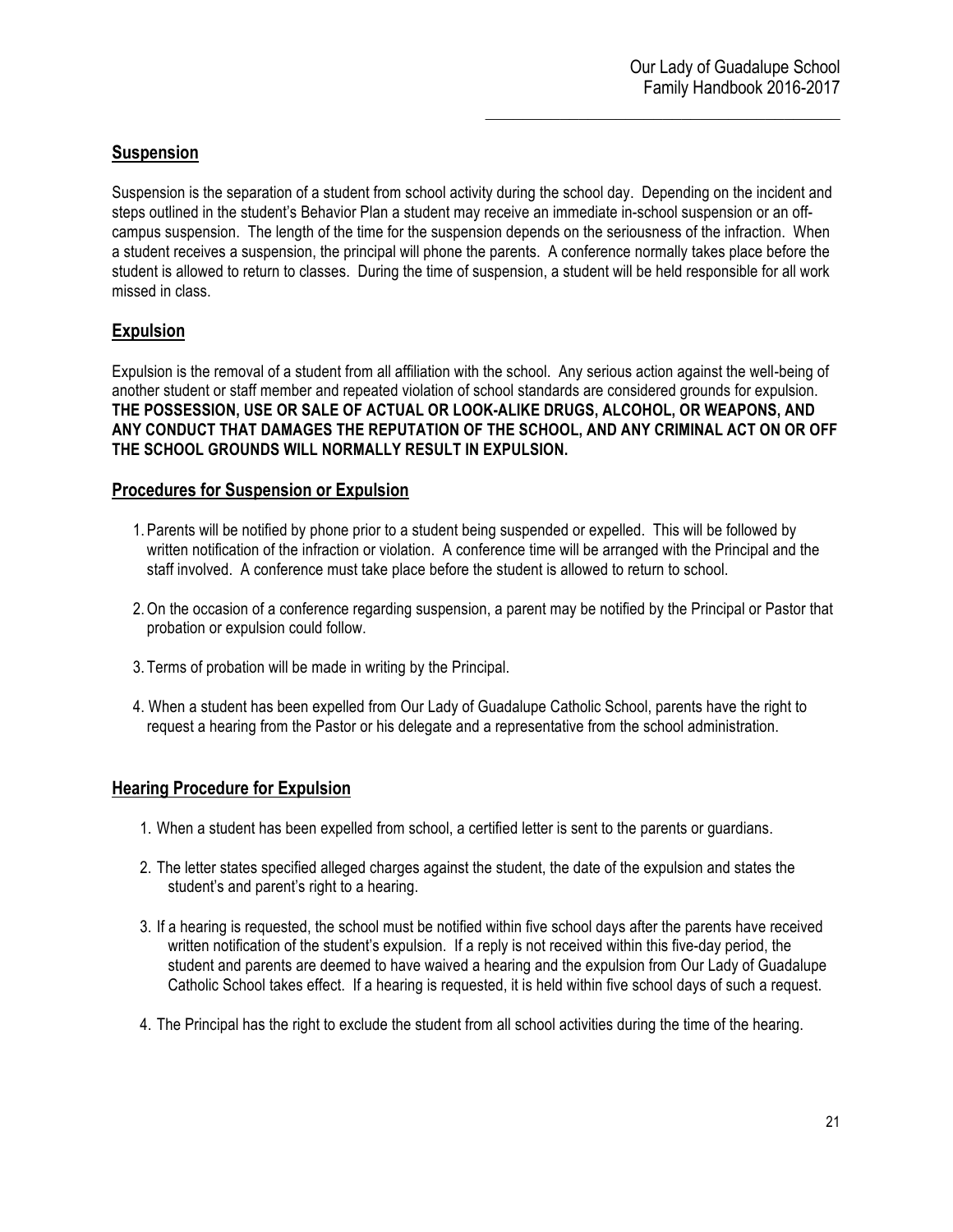# **Hearing Procedure in Case of Dissatisfaction with School Policies or Decisions**

Parents and teachers are to bring concerns regarding school-related incidents to the proper authority. If a problem or misunderstanding should arise regarding a child, a policy, etc., parents should:

- 1. Contact the individual teacher.
- 2. If further action is warranted, the Principal should be contacted.
- 3. Should resolution be necessary, a hearing procedure may be requested.
	- a. The Pastor acts as the hearing officer to review the facts and determine the fairness of the action.
	- b. Parents or guardians are present at the hearing.
	- c. The Pastor or his delegate, within three school days following the hearing, states his/her findings and evaluation of the disciplinary action.
	- d. These findings and evaluation are sent, in writing, to the student and the parents or guardians.
	- e. The decision of the Pastor is final.

#### **UNIFORMS - Dress Code**

- a. Students must wear the school uniform except during pre-announced "non-uniform" days. Students must be neat and clean in person and attire wearing properly-fitting, modest clothes.
- b. Shoes must be worn. This eliminates sandals, clogs, flip-flops or boots. Boots may be worn in inclement weather. Shoes designed for shoelaces must be worn with laces tied.
- c. Blouses and shirts must be worn tucked in. No colored shirts or shirts with graphics may be worn under dress code shirts.
- d. The hair color must be natural and neatly groomed. Sensational hairstyles such as spiked, shaved lines or multicolored are not allowed.
- e. Stud earrings only. No dangling earrings nor loops of any kind are to be worn even on non-uniform days; this is a safety issue. Neutral nail polish is permitted. Light make-up that blends with the skin color and is applied at home is permitted for grades 6-8.
- f. OLG *Logo* sweatshirts or fleece vests only.
- Pants (K-8 Boys) Navy blue regular wale corduroy or twill (6-8 Boys) Gray or blue regular wale corduroy or twill
- Pants (K-5 Girls) Navy blue cords or twill (6-8 Girls) Navy blue or gray regular corduroy or twill – no flare pants
- Shorts (K-8 Boys & Girls) Navy walking shorts may be worn as a substitute for the pants, jumper or skirts.

Skorts (K-5 Girls) Marymount plaid with tabs

Sweatshirt Logo sweatshirts by special order through the school, with the Our Lady of Guadalupe logo.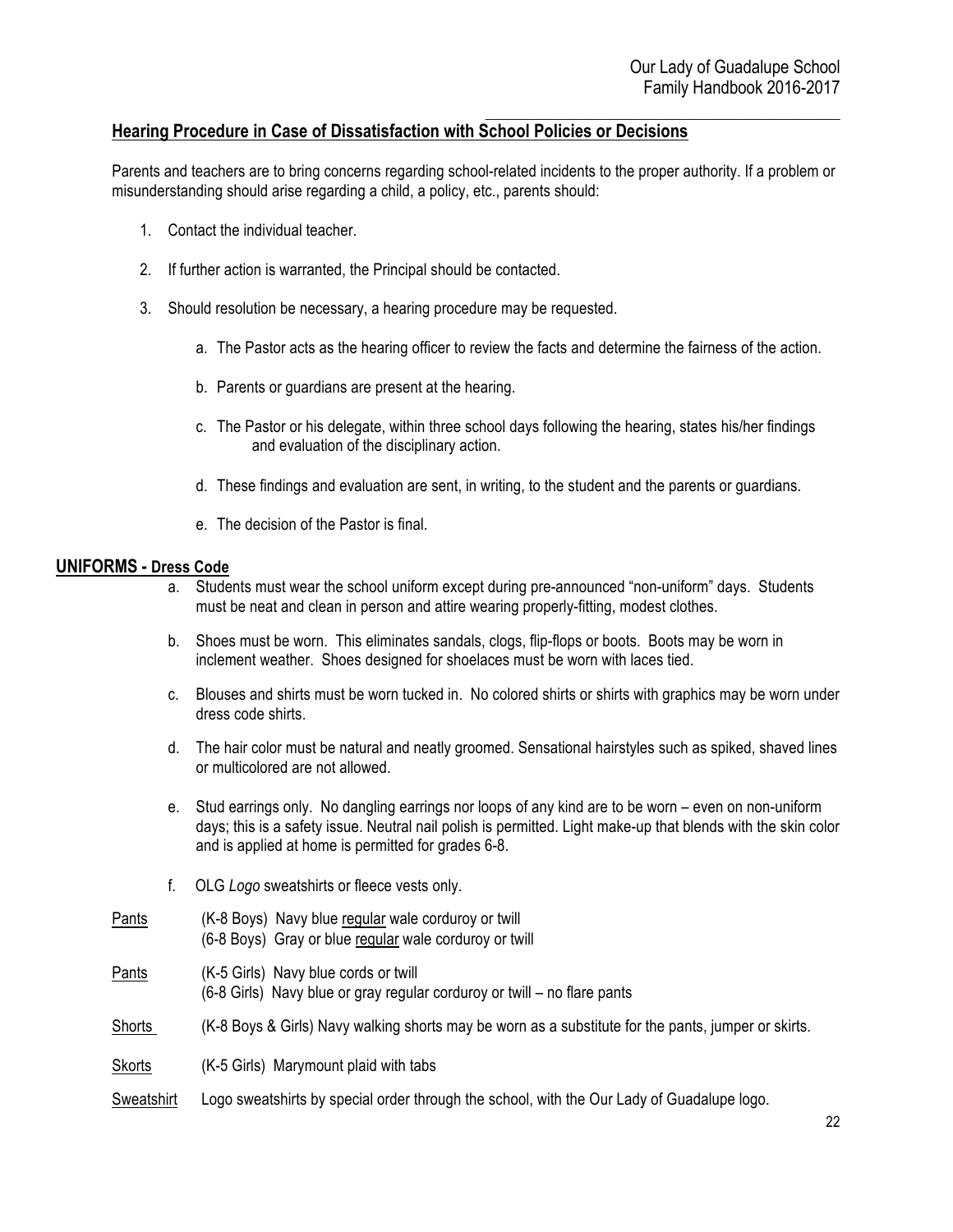| Cardigan or<br>Vest | Navy blue from the Uniform store only, with the Our Lady of Guadalupe logo                                                                                                                                                                                                                                                                                       |
|---------------------|------------------------------------------------------------------------------------------------------------------------------------------------------------------------------------------------------------------------------------------------------------------------------------------------------------------------------------------------------------------|
| Fleece Vest         | Ordered through the school office.                                                                                                                                                                                                                                                                                                                               |
| Jumper              | (K-5) Marymount Uniform Store Plaid – two styles                                                                                                                                                                                                                                                                                                                 |
| Skirt               | (4-8 Girls) Marymount Uniform Store Plaid – several styles<br>(6-8 Girls) Navy Gabardine Uniform Store – several styles                                                                                                                                                                                                                                          |
| <b>Blouses</b>      | (K-8 Girls) Solid white short or long sleeve Peter Pan collar<br>(K-8 Girls) Solid white short or long sleeve sport collar – Uniform Store<br>(6-8 Girls) Solid white camp shirt<br>(K-8 Girls and Boys) Solid white polo short or long sleeve<br>(K-8 Girls and Boys) Solid white turtleneck.<br>(K-8 Boys) Solid white broadcloth button front - Uniform Store |
| Socks               | (All) Solid white, navy, gray or black<br>(K-8 Girls) Knee-highs, tights, ankle-length leggings (no patterns) – solid white, navy or black                                                                                                                                                                                                                       |

The formal full dress uniform must be worn with the logo sweatshirt, vest, cardigan sweater or polar fleece. Formal full dress is required for all school masses.

# **Non-Uniform Days**

On the occasional Non-Uniform days, students are allowed to wear clothing of their choice, provided that it is in good condition and appropriate for school. Such days will be announced throughout the year. On Spirit Days, students are invited to wear specific "theme" clothes, i.e. Hawaiian Day or Pajama Day. *Spandex, jeans or pants with holes or graffiti, or ones that are too baggy or sagging and shirts with inappropriate words, slogans, or art, and ones that are oversized are never allowed. Halter-tops or any tops that do not cover the waist are not to be worn. Students may not wear hats inside the building on free dress days; the only exception to this is on Spirit Days, when the hat may be part of the theme.*

# **PE (grades 6-8)**

Athletic shoes (for indoor and outdoor sports); navy blue or black shorts, solid white t-shirt and socks; gray, white, blue or black sweat pants (over shorts) for PE classes.

# **TUITION**

All tuition for the prior year must be paid by the June tuition due date to ensure a student's registration for the following school year. Final report cards, student records and/or diplomas will be withheld until all tuition and fees are paid. If special arrangements are necessary for tuition payments or exceptions, please contact the principal.

**PARISHIONER RATE OF TUITION** applies to those families and individuals who are registered in Our Lady of Guadalupe parish, regularly attend Sunday worship, participate in parish life, annually sign and return a pledge card (this process will take place in November), and contribute a minimum of \$50 per month (2017), to the parish.

Families new to the parish will be considered eligible for the in-parish tuition rate when they have been registered in the parish for six months, regularly attended and contributed or when they have provided the parish office with a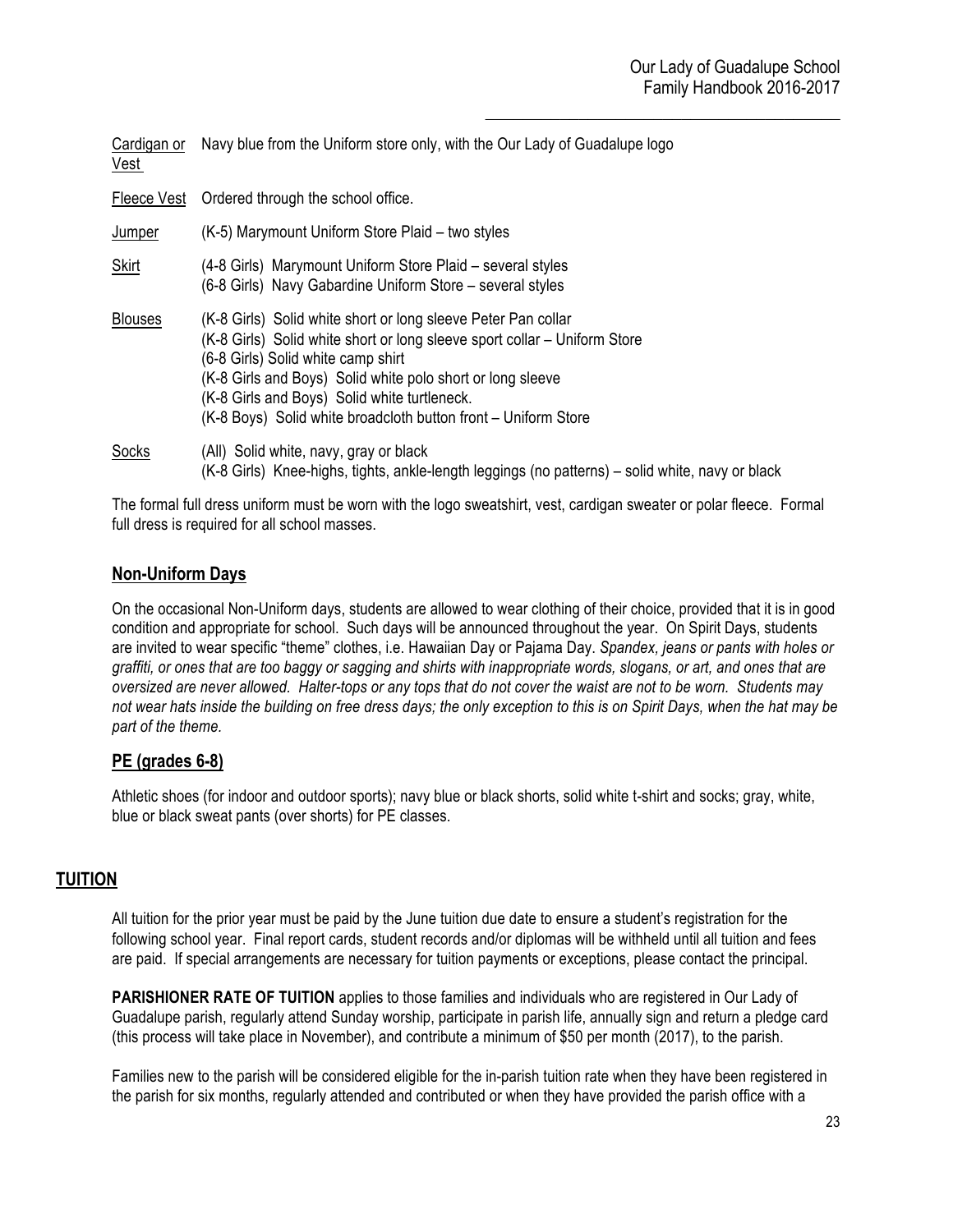$\mathcal{L}_\text{max}$  and  $\mathcal{L}_\text{max}$  and  $\mathcal{L}_\text{max}$  and  $\mathcal{L}_\text{max}$ written statement from their previous pastor acknowledging their active status at that parish.

Those who are not contributing regularly by the end of the second quarter will be assigned the non-parishioner rate of tuition immediately. A three-month history of regular contributions will need to be established in order for a family to again qualify for in-parish tuition.

**NON-PARISHIONER RATE OF TUITION** applies to families and individuals who do not meet the criteria mentioned above.

# **K-8 Tuition Rates for 2016-2017**

| In Parish:            | Monthly (12 Months) | Annual   |
|-----------------------|---------------------|----------|
| <b>One Student</b>    | 582                 | \$6,984  |
| <b>Two Students</b>   | 1,058               | \$12,696 |
| <b>Three Students</b> | 1,360               | \$16,320 |
| <b>Four Students</b>  | 1,627<br>S.         | \$19,524 |
| <b>Out of Parish:</b> |                     |          |
| <b>One Student</b>    | 699                 | \$8,388  |
| <b>Two Students</b>   | 1,270               | \$15,240 |
| <b>Three Students</b> | 1,633               | \$19,596 |

#### **Preschool and Pre-Kindergarten Tuition Rates for 2016-2017**

|                     | <b>Monthly</b> | Annual  |
|---------------------|----------------|---------|
| Preschool - T/Th am | \$194          | \$2,328 |
| Pre-K – M/W/F am    | \$225          | \$2,700 |
| $Pre-K - M-F$ pm    | \$290          | \$3,480 |

# **Payment and Past Due Policy**

Payment of school tuition is a serious responsibility for each parent. **Parents are strongly encouraged to sign-up for the automatic withdrawal payment. Otherwise, a check should be sent promptly to the school office.** As stated in the parent's contract with Our Lady of Guadalupe Catholic School, tuition must be paid by the first day of each month. SHOULD A SITUATION ARISE THAT A PAYMENT WILL BE LATE OR CANNOT BE PAID, THE PARENT MUST CONTACT THE SCHOOL PRINCIPAL AS SOON AS POSSIBLE. If contact is not made by the parent, the following policy will apply:

- a. Tuition is due on the first of each month. A late fee of \$20.00 will be added to the total tuition if the monthly rate is received later than the sixth day of the month due.
- b.Monthly bills will be sent for outstanding tuition.
- c. If the tuition has not been paid, and the family has not contacted the principal to make special arrangements, the family will be contacted by the principal first by email, then by phone call.
- d. If an NSF check has been received for payment of tuition, all future payments are required to be paid in cash or money order.
- e. A fee will be charged for a NSF check. Tuition and fees must be current prior to registration for the next school year.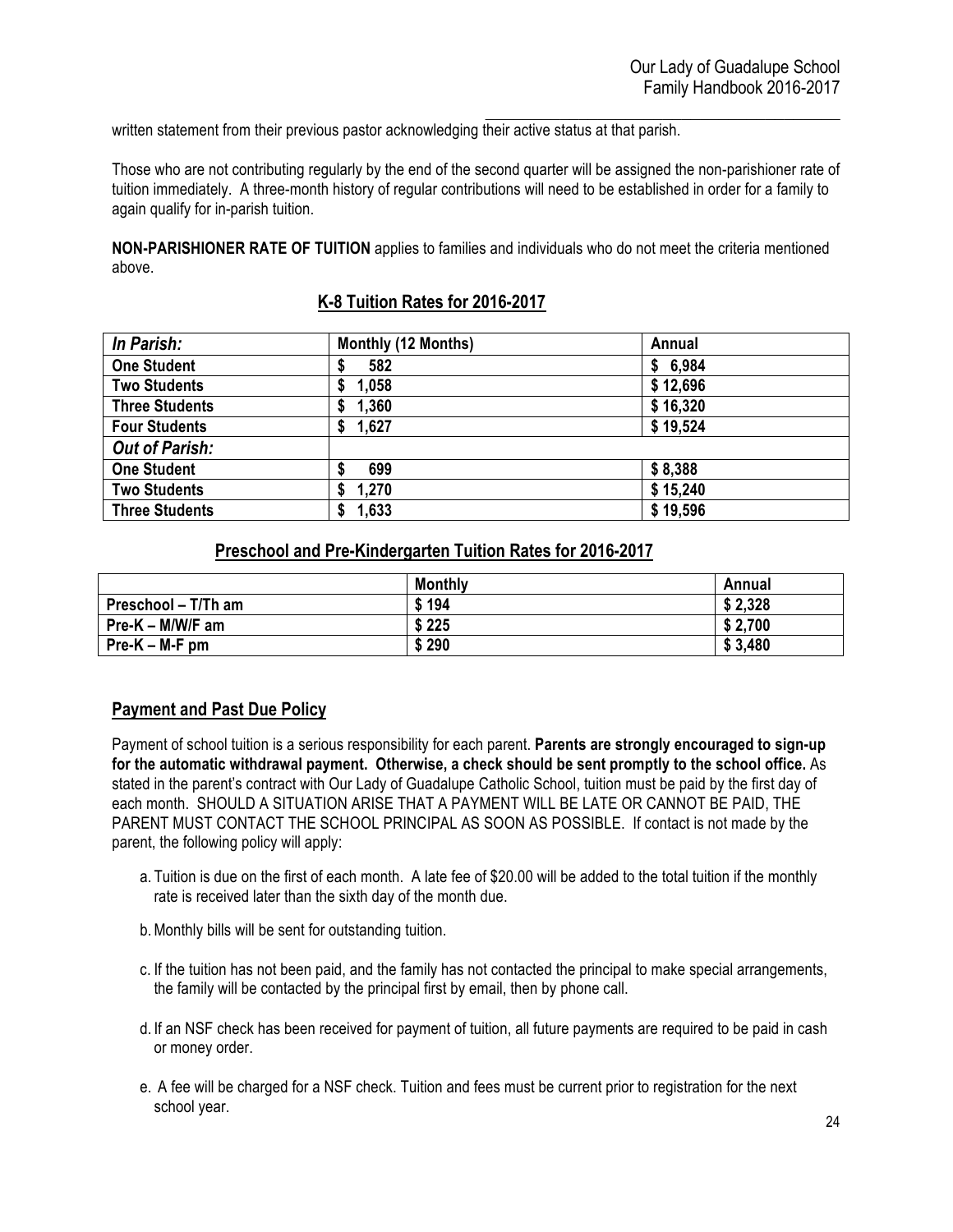*If tuition payments and commitment hours are in arrears longer than sixty days without prior arrangement, report cards and student files will be withheld until all financial obligations are met. All financial obligations must be met prior to forwarding any records.*

# **TUITION FINANCIAL ASSISTANCE**

Financial Assistance is available to families of Our Lady of Guadalupe Catholic School students through the Fulcrum Foundation and OLG (through the generosity of School Fund Drive donors and other "angel donors." *Families who need financial assistance must complete the Fulcrum Foundation's Tuition Assistance Application first in order to be considered for local support.* Applications must be updated annually.

# **Archdiocesan Tuition Financial Aid**

Those requesting financial aid must:

- 1. Complete the Fulcrum Foundation's Tuition Assistance Application online and submit the required documents, including a copy of the previous year's tax form, by the application deadline.
- 2. The Fulcrum Foundation office will review the application and contact the family.

# **Our Lady of Guadalupe Parish School Student Tuition Financial Aid**

The school offers financial assistance to Our Lady of Guadalupe families who desire to send their children to OLG School and cannot afford a Catholic education for their children.

An applicant must:

- 1. Have a true inability to pay the regular monthly tuition rate.
- *2. Submit an on-line application through the Fulcrum Foundation. This application is reviewed by Fulcrum, and then sent to the school for local review. Deadline for the application will be communicated to families.*
- 3. Maintain open communication with the school and notify the Principal in writing if a financial change occurs.
- 6. Receiving financial assistance one year does not mean that financial aid will be granted year after year. Families need to review their financial condition often and consider at what point they will no longer need financial assistance.

# **BAND PROGRAM AND FEES**

Our Lady of Guadalupe School contracts with John F. Kennedy Catholic High School to provide an instructor for a band program during the school day for our students in grade 5 through 8. JFK Catholic High School bills Our Lady of Guadalupe Catholic School for band instruction. Band fees from participating students are due on the first calendar day of each month, October – June. While we encourage our families to pay on a yearly basis, Band fees can also be paid monthly or quarterly. It is understood that no records will be forwarded, report cards sent home, or a family considered enrolled for the following year until this obligation is met.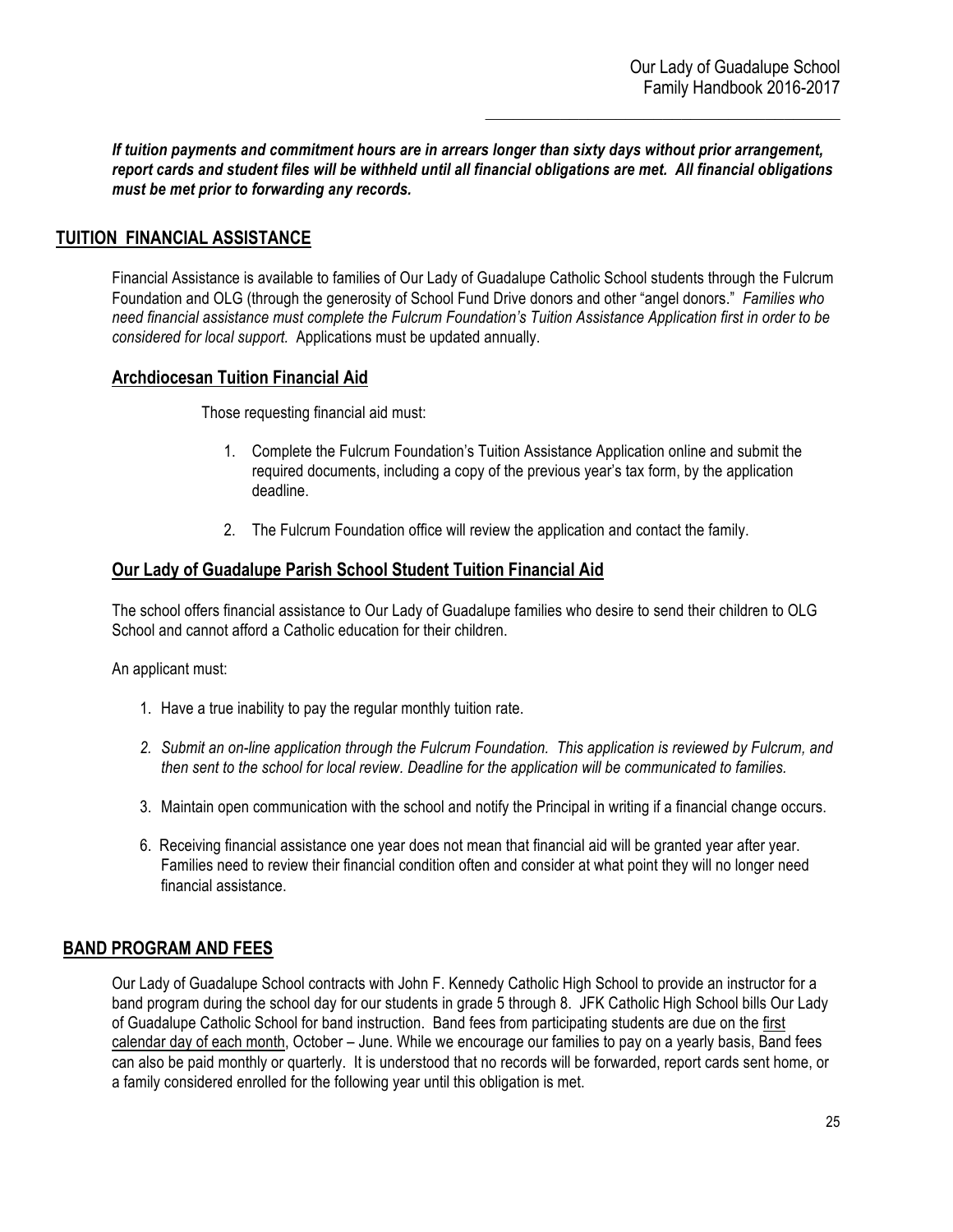# **MILK PROGRAM 2016-2017**

Milk will be available to purchase for the year. Children whose families purchase milk will have a carton of milk provided each lunch day in the lunchroom. An order form with specific information about purchasing milk for the year will come home at the beginning of the school year.

# **COMMITMENT HOURS**

From May 1, 2016 through April 30, 2017 the requirements for the commitment hours, or volunteer time, to our school and/or parish are:

- ! Returning families at lease fifty (50) hours. Unmet hours charged \$25 per hour.
- **New families Grades K 8th at least forty (40) hours.**
- Pre-School/Pre-K families attending 2 days/week at least eight (8) hours

3 days/week – at least twelve (12) hours

5 days/week – at least twenty (20) hours

All families – We strongly encourage participation in the various fundraisers.

**Special Note: Any parent or volunteer who has contact with children must complete and pass a Background Check, and attend the three-hour Safe Environment course offered through the Archdiocese of Seattle's Environment VIRTUS Program, followed by online updates. Currently, updates are assigned every three years, along with a Background Check renewal.**

**Parents contractually agree to each of the following:**

- At least \$15.00 to each student's classroom auction project
- Procure an item worth \$125.00 to the auction or pay a \$125.00 donation fee in lieu of a procured item.

Families will be charged if either the procured item/donation and/or classroom basket obligation(s) are not fulfilled. **Please keep in mind that the Parent Organization's first responsibility is to generate \$125,000 that goes toward the operating costs of the school.**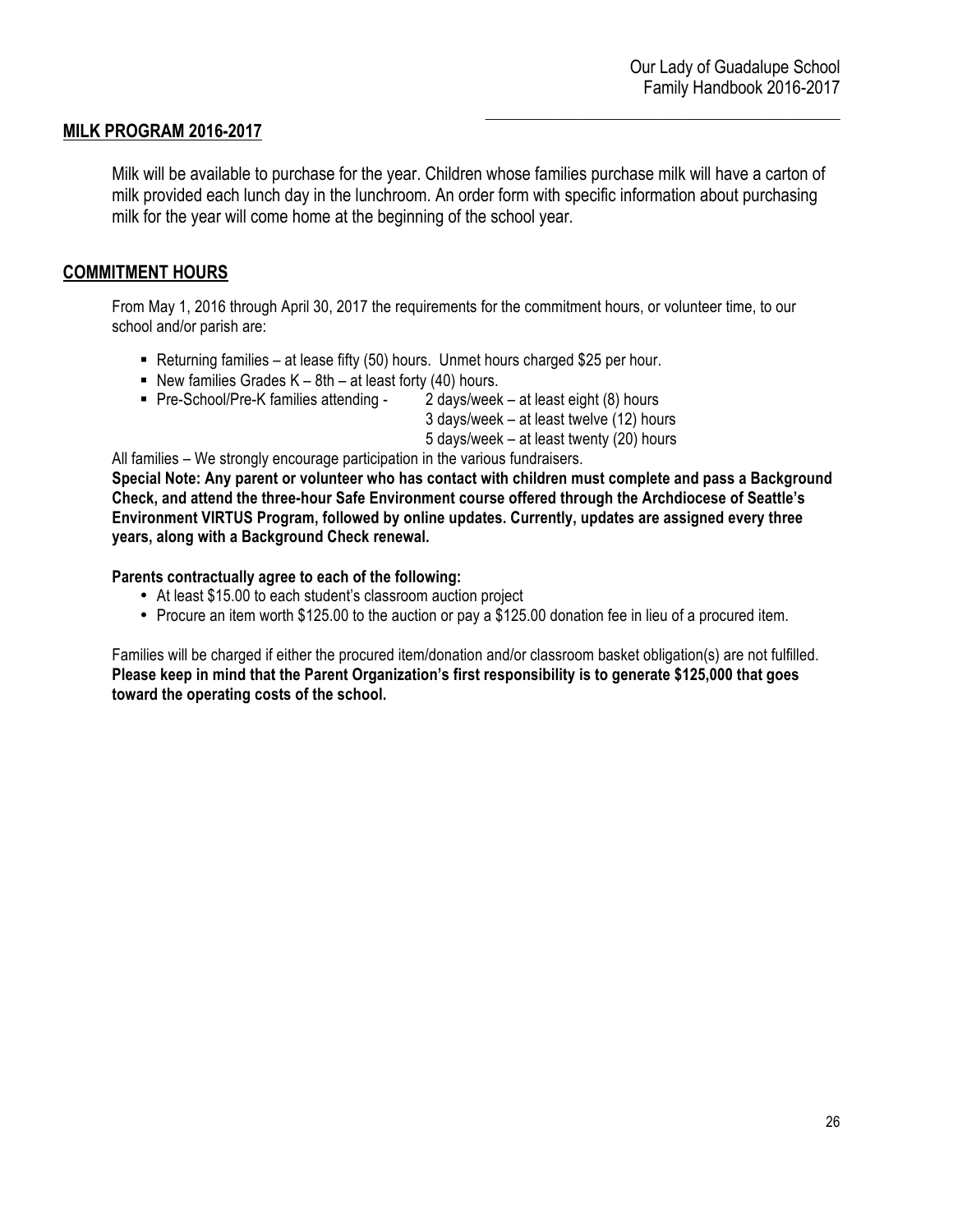| (include the following, but not limited to) |                          |                                |                                           |  |  |
|---------------------------------------------|--------------------------|--------------------------------|-------------------------------------------|--|--|
| <b>Non-Fundraising Activities</b>           | <b>Fundraising</b>       | Parish                         | <b>Automatic Hours</b>                    |  |  |
|                                             | /Community Events        |                                |                                           |  |  |
| School:                                     | <b>Other Parent</b>      | <b>Coffee and Donuts after</b> | <b>Automatic 50 Hours</b>                 |  |  |
| <b>Room Parent</b>                          | Organization             | <b>Mass</b>                    | <b>School Commission Board Member</b>     |  |  |
| <b>Art Parent</b>                           | <b>Activities:</b>       | <b>Church Bulletin Work</b>    | <b>Parents' Organization Board Member</b> |  |  |
| <b>Extracurricular Coordinator</b>          | <b>Fall Fundraiser</b>   | <b>Envelope Stuffing</b>       | <b>Class Room Parent</b>                  |  |  |
| <b>Scout Leaders</b>                        | Carnival                 | <b>Pictorial Directory</b>     | <b>Commitment Hr. Chair</b>               |  |  |
| <b>Field Trips</b>                          | Jog-a-Thon               | <b>Tithe Coordinator</b>       | <b>Fall Fundraiser Chair/Co-Chair</b>     |  |  |
| <b>Motor Skills</b>                         | eScrip                   | <b>Pastoral Council</b>        | <b>Carnival Chair/Co-Chair</b>            |  |  |
| <b>Health Program</b>                       | <b>Annual Fund Drive</b> | <b>Altar Server</b>            | <b>Auction Chair/Co-Chair</b>             |  |  |
| <b>Phone Committee</b>                      | <b>CYO Fundraisers</b>   | Lector                         | <b>Auction Procurement Chair/Co-Chair</b> |  |  |
| <b>Playground Duty</b>                      |                          | <b>Bulk Mailing</b>            | Jog-A-Thon Chair/Co-Chair                 |  |  |
| <b>Assisting Teachers</b>                   |                          | <b>Social Events</b>           | e-Scrip Chair/Co-Chair                    |  |  |
| <b>Cleaning or Painting</b>                 | Any other addition       | <b>Religious Ed Teachers</b>   | <b>Yearbook Coordinator</b>               |  |  |
| <b>Office Assistance</b>                    | the Parent               | <b>Usher</b>                   | <b>Bingo Management</b>                   |  |  |
| <b>Errands</b>                              | Organization may         | Over 65 Dinner                 | Note: If more than two people chair a     |  |  |
| <b>Earthquake Kits Check</b>                | add to fulfill the       | <b>St. Vincent De Paul</b>     | fun- raising event, the additional        |  |  |
| <b>School Historian</b>                     | \$125,000.               | <b>CYO Coaches</b>             | person(s) will need to record hours.      |  |  |
| 6th Grade Camp                              |                          | <b>CYO Board</b>               | <b>Automatic 30 hours:</b>                |  |  |
| <b>FCE Envelope Stuffing</b>                |                          | <b>Office Assistance</b>       | <b>Scout Leaders</b>                      |  |  |
| <b>Ad Hoc Committees</b>                    |                          | <b>Finance Council</b>         | <b>Religious Ed. Teacher</b>              |  |  |
| <b>Goal Setting</b>                         |                          | <b>Community Meals</b>         | <b>Hospitality Committee</b>              |  |  |
| <b>Facilities</b>                           |                          |                                | <b>CYO Coaches</b>                        |  |  |
| <b>Earthquake Prep</b>                      |                          |                                | <b>Safety Patrol Coordinator</b>          |  |  |
| <b>Committees - School</b>                  |                          |                                | <b>Classroom Service Project Parent</b>   |  |  |
| Commission                                  |                          |                                | <b>Parent Org Classroom Rep</b>           |  |  |
| <b>Development/Public Relations</b>         |                          |                                | <b>Classroom Auction Project Parent</b>   |  |  |
| <b>Finance</b>                              |                          |                                |                                           |  |  |
| <b>Long Range Planning</b>                  |                          |                                |                                           |  |  |
| <b>Policy Development</b>                   |                          |                                |                                           |  |  |

### $\mathcal{L}_\text{max}$  and  $\mathcal{L}_\text{max}$  and  $\mathcal{L}_\text{max}$  and  $\mathcal{L}_\text{max}$ **Commitment Hour Activities**

**Commitment Hour Record Keeping:** The Parent Organization is responsible for keeping records for commitment hours. It must be understood that no school records will be forwarded, report cards sent home, or family considered enrolled for the following year until the obligation is met.

Record keeping of hours begins on May 1<sup>st</sup> and ends on April 30<sup>th</sup> of the following year. Any hours received after April 30<sup>th</sup> will count towards the next school year. Keep the following in mind as you fill out your forms:

Log your hours online:

To log your hours online, use the school website, www.guadalupe-school.org, On the home page, you will click on "Log Commitment Hours Here."

# **Other specific questions:**

# *"Why do we encourage participation in school fundraising?"*

Remember, the first concern of the Parents' Organization is to raise \$125,000 for the *operating budget* of the current school year. Many hands make a lighter load. So, we ask that you consider this when you plan your commitment hours.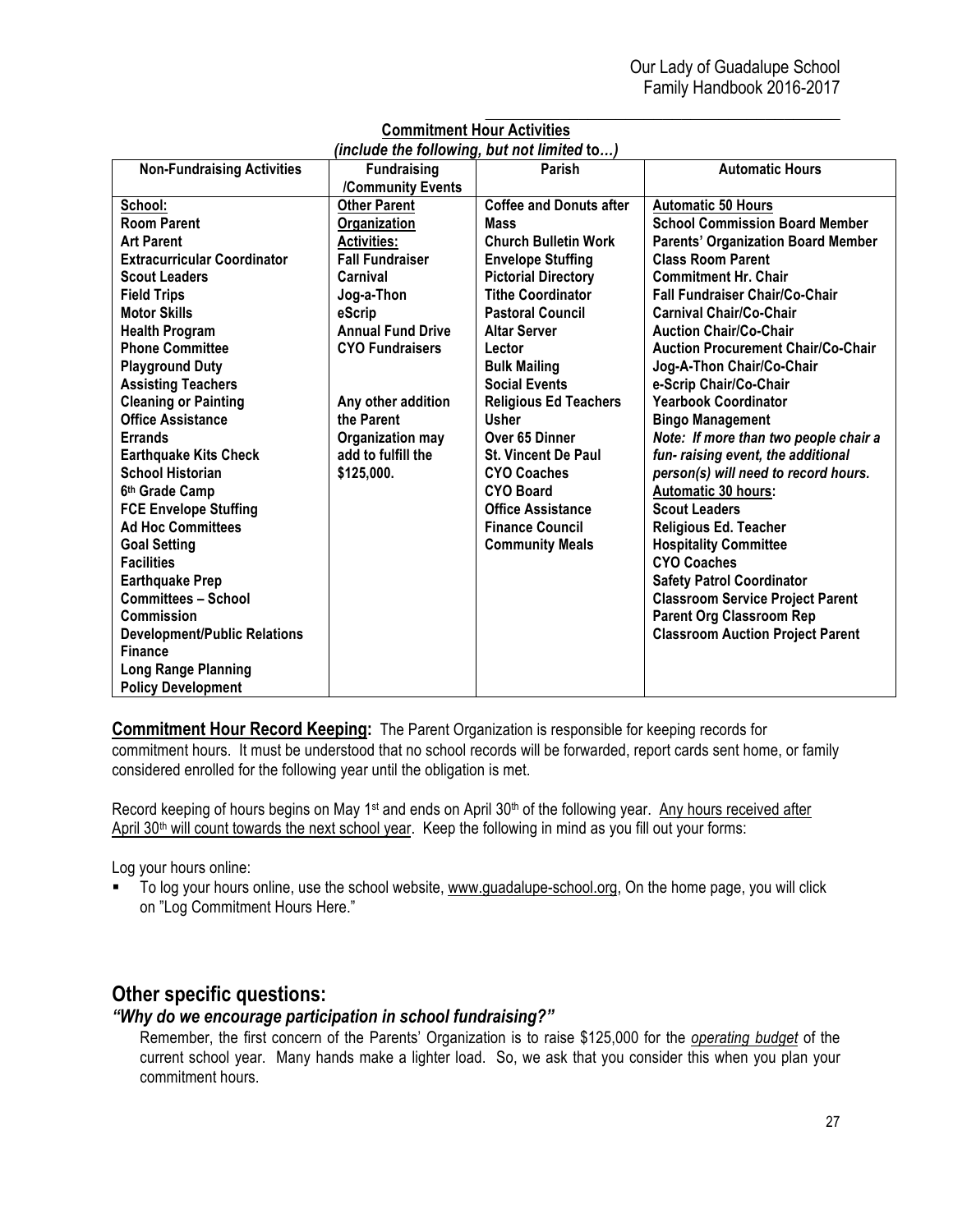#### *"Can my middle school child help with commitment hours?"*

Middle school students (grade 6-7-8) may accumulate hours for working the following: "Over 65 Dinners," Altar Serving, and the School Carnival at the discretion of their parents and the chairperson of the event.

#### *"How does providing childcare for parents who are working a fundraiser count?"*

Commitment Hours may also be accumulated by providing childcare for parents who are working at a fundraiser.

#### *"What are the activities that do not count?"*

The activities that do not count toward the commitment hours are: Pet care for class pets or attendance at events such as: Open House, Curriculum Night, Carnival, Christmas Program, Auction, Orientation, Spring Program, Conferences, School Meetings, school and parish social events.

# **ASSESSMENT OF STUDENTS**

#### **HOMEWORK**

By reinforcing, enriching, and building upon what is learned at school, homework can challenge students to use their new skills creatively and constructively. It can nurture self-discipline and independent study habits as well. When a parent is interested and involved, homework can become a common goal and a time to work together. A parent who takes an active role in the homework also lets the child know that they consider the work important. It is also an excellent way to find out what's going on at school.

Homework shall be assigned on a regular basis in relation to age, maturity and needs of the students. When a student has been absent, it becomes his/her responsibility to complete the make-up work. For periods of extended illness, the teacher will monitor and adjust homework as needed.

The amount of time a student spends on homework will depend on many factors. Some of these factors include but are not limited to: the amount of makeup work, special projects, individual needs, and motivation. In general terms, the following guidelines are given per grade level:

> Grades K-2 20-30 minutes Grade 3 30-45 minutes Grades 4-5 30-60 minutes Grades 6-8 60-90 minutes

# **REPORT CARDS**

Trimester report cards are issued. Parents are encouraged to discuss these reports with their child(ren) and to work cooperatively with teachers in their efforts to help students develop their full potential. Parents are encouraged to confer with teachers if any student work or the report card itself warrants concern. Brief midtrimester reports are sent home second and third trimester.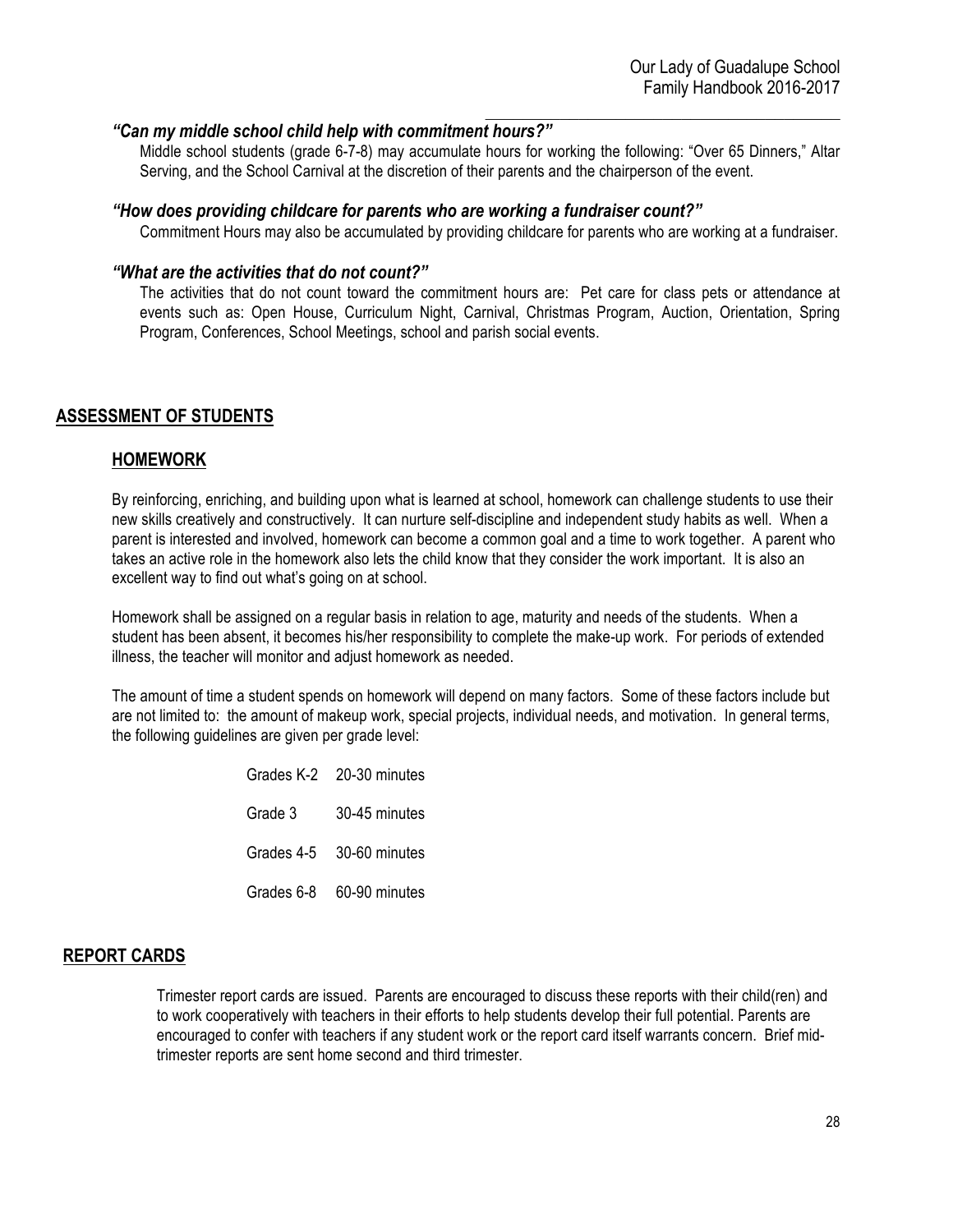# **GRADING SCALE**

#### **Grading Scale: Grades 4 – 8**

| $A = 95-100$ | $B+ = 90-92$  | $C+ = 79-82$ | $D+ = 67-69$     | $F = 59$ or below |
|--------------|---------------|--------------|------------------|-------------------|
| $A - 93-94$  | $B = 86-89$   | $C = 74-78$  | $= 63 - 66$<br>D |                   |
|              | $B - 83 - 85$ | $C - 70-73$  | $D - 50-62$      |                   |

#### **Grades Pre-School/Pre-Kindergarten - 3**

| $O =$ Outstanding                               | $S = S$ atisfactory                  |
|-------------------------------------------------|--------------------------------------|
| <b>Exceeds Expectations - 4</b>                 | Meets Expectations $-3$              |
| $\mathsf{I}$ = improving, yet having difficulty | $H =$ Having difficulty              |
| Works to expectations $-2$                      | Significantly below expectations - 1 |

# **PROMOTION OR RETENTION OF STUDENTS**

Students are promoted once a year, in June. Promotion is based on the student having fulfilled the requirements of the grade, which may include a modified curriculum. Any student may be required to repeat the work of a grade whenever, in the judgment of the principal and the teacher, it would be to the student's educational advantage to repeat rather than be promoted to the next grade. Ordinarily, when a pupil is in danger of retention, his/her parents will be advised at least three months prior to the end of the school year.

#### **RECORDS**

#### A. Student Records/Policy Regarding Non-Custodial Parents

The school abides by the requirements of the Buckley Amendment and will grant non-custodial parents the right of access to information and to unofficial copies of records, unless there is a court order to the contrary on file in the office.

#### B. Educational Records:

Educational records are available to parents, and others, as provided by Federal Law: Title 45, Code of Federal Regulations, part 99: Privacy Right of Parents and Students, passed June 17, 1976 (amended January 5, 1977).

Through a written request, the parent asks to view the student educational records. Within a reasonable time, the principal sets a specific date and place for viewing the file. The principal or his/her delegate may be present while the file is being read.

#### C. Health Cards:

Health Cards and immunization records CIS (Certification of Immunization Status) are required for every elementary and secondary student. They are transferred to the new school at the time of a student's transfer.

#### D. Permanent Record Cards:

Permanent Record Cards are required for every student and are retained at the school building indefinitely,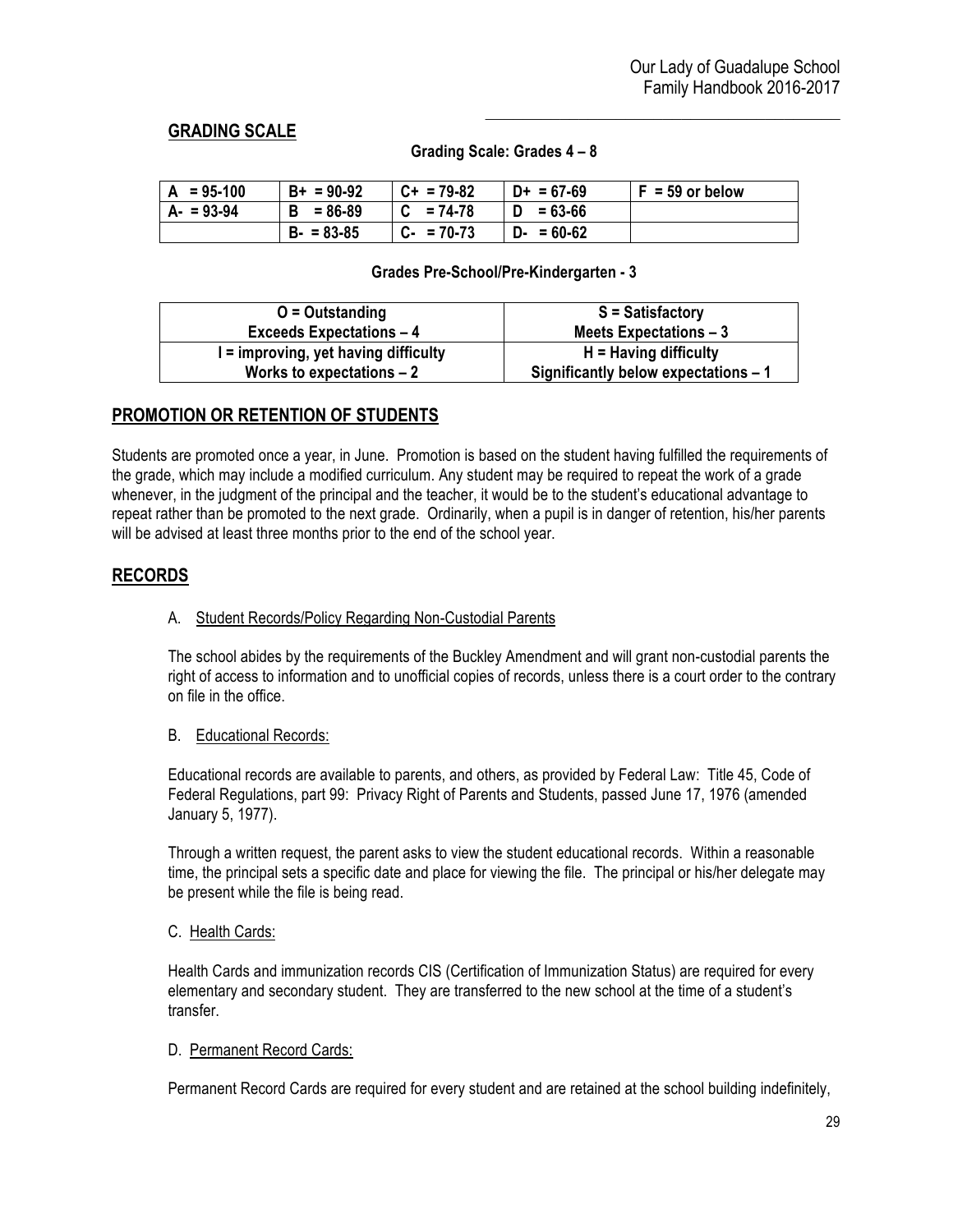$\mathcal{L}_\text{max}$  and  $\mathcal{L}_\text{max}$  and  $\mathcal{L}_\text{max}$  and  $\mathcal{L}_\text{max}$ never being destroyed. (C.f. Washington State Law – Private School Approved). Records are photocopied at the time of a student transfer.

E. Attendance Records:

Student attendance is recorded daily at the beginning of each school day. Attendance records are kept permanently on file.

F. Forwarding of Records:

All accounts must be current before report cards, recommendations and/or diplomas are issued or forwarded.

#### **CHILD CUSTODY**

Upon request, duplicate report cards and parent-teacher conferences will be arranged for divorced/separated parents. Also, unless otherwise noted, the parent responsible for paying tuition is the parent to whom official transcripts will be forwarded.

In situations where parents are divorced/separated and one parent is designated as legal guardian with limited visitation rights granted to the other parent, complete and current copies of the custody papers (parenting plan) must be kept on file in the school office. A copy of any restraining order is also required.

# **SPECIAL PROGRAMS and SERVICES**

# **CATHOLIC YOUTH ORGANZATION (CYO) SPORTS**

Our Lady of Guadalupe Parish and School participate in the Catholic Youth Organization (CYO) athletics program. This program is administered through the Archdiocese of Seattle and is open to every Catholic parish family in the greater Seattle area. Information regarding sports and sport sign-ups will be available on the parish website.

# **FIELD TRIPS**

Parents are asked to note carefully all arrangements for field trips. Written permission is absolutely necessary for any student to participate in a field trip. All drivers must have completed a Washington State Patrol background check and have current insurance with the approved amount and evidence of this on file in the office. All drivers will be responsible to see that students assigned to their car leave and return in the same car. Each student must wear a seatbelt at all times (as the law states!) Washington state law now requires booster seats for children between the ages of 4 and 6 or under 60 pounds. *Drivers may not stop to purchase treats for the students in their car. Students are not allowed to chew gum on field trips.* The chaperones' role is to assist the teacher in supervising students.

Exceptions to the uniform policy may be made for some field trips, depending on the nature of the trip. Students must adhere to the policy for free dress days when wearing free dress on a field trip. Students may not bring any electronic devices on field trips.

*Field Trips are privileges, not rights. Students can be excluded from participation in field trips for academic and/or disciplinary reasons.*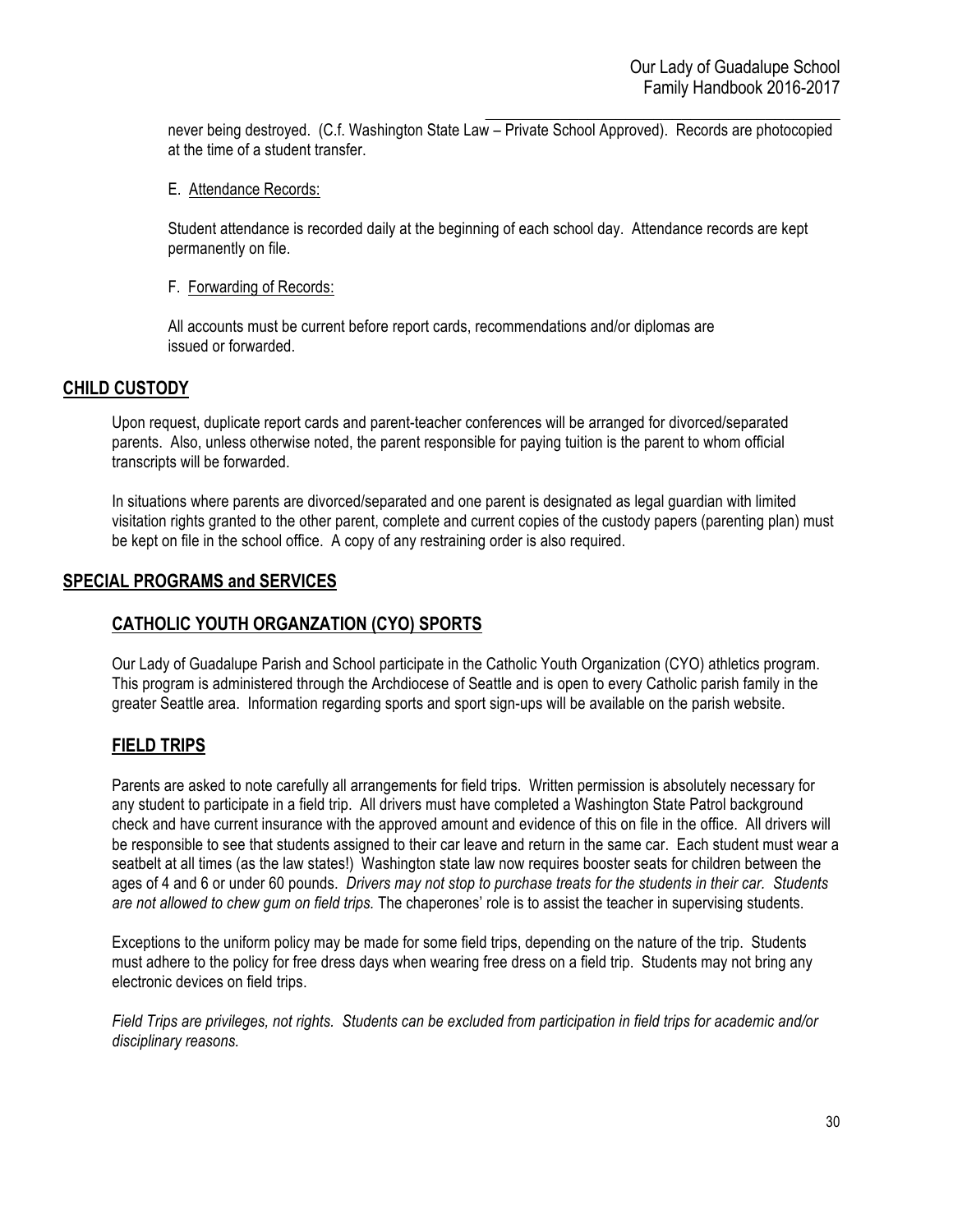# **SCHOOL SAFETY PATROL**

The School Safety Patrol is staffed primarily by the school counselor and the 5<sup>th</sup> grade class. The patrols are on duty from 8:15 to 8:30 a.m. and from 3:00 to 3:10 p.m. The Safety Patrol is supervised by members of the faculty and a parent volunteer.

# **STUDENT SUPPORT SERVICES**

**ACADEMIC SUPPORT SERVICES:** Students who are identified by teachers as needing academic assistance are referred to administration, who, with the teacher and counselor, develop plans for the students, which can include homework contracts, after-school tutoring, Title I tutoring, or referral to public schools for additional assessments and intervention.

**SCHOOL COUNSELING SERVICES:** The school counselor is trained to support students' personal development and academic success in a school setting. The role of the school counselor is one of student support provider, family consultant, staff liaison, and co-educator.

The school counselor reports directly to, works closely with, and is evaluated by the building principal.

The counselor at Our Lady of Guadalupe School works to maintain the following professional standards of legal and ethical behavior:

- 1. Adheres to the professional codes of ethics of the American School Counselor Association and American Counseling Association.
- 2. Adheres to federal/state laws and regulations related to education and child protection.
- 3. Participates in professional development for continuous growth.
- 4. Refers students with individual counseling needs to only licensed providers.
- 5. Students require parental permission to work with counselor on an individual basis.

Procedures to Ensure Our Students' Welfare and Safety

The school counselor works with the guiding question: What is interfering with the learning? To this end she provides the following:

- 1. System Support
	- Plans, implements and evaluates a comprehensive counseling program
	- Coordinates Parent Education Evenings with the Parent Organization
	- Provides teacher/administrator consultation
	- Provides staff development for teaching staff
	- Continues involvement in counselor professional development
	- 2. Individual/Group Student Planning

Conducts developmental guidance activities that promote academic success, self-sufficiency and responsible group involvement (acquisition of study skills, lifelong learning, positive work habits, social skills, healthy self-concept)

- 3. Responsive Services
	- Prevention and intervention for academic concerns, behavioral concerns, grief/loss, coping and stress, family issues, substance abuse, physical, sexual or emotional abuse and psycho-emotional disturbance
- 4. Curriculum Development
	- Coordinate resources to maximize academic, career, personal and social development of students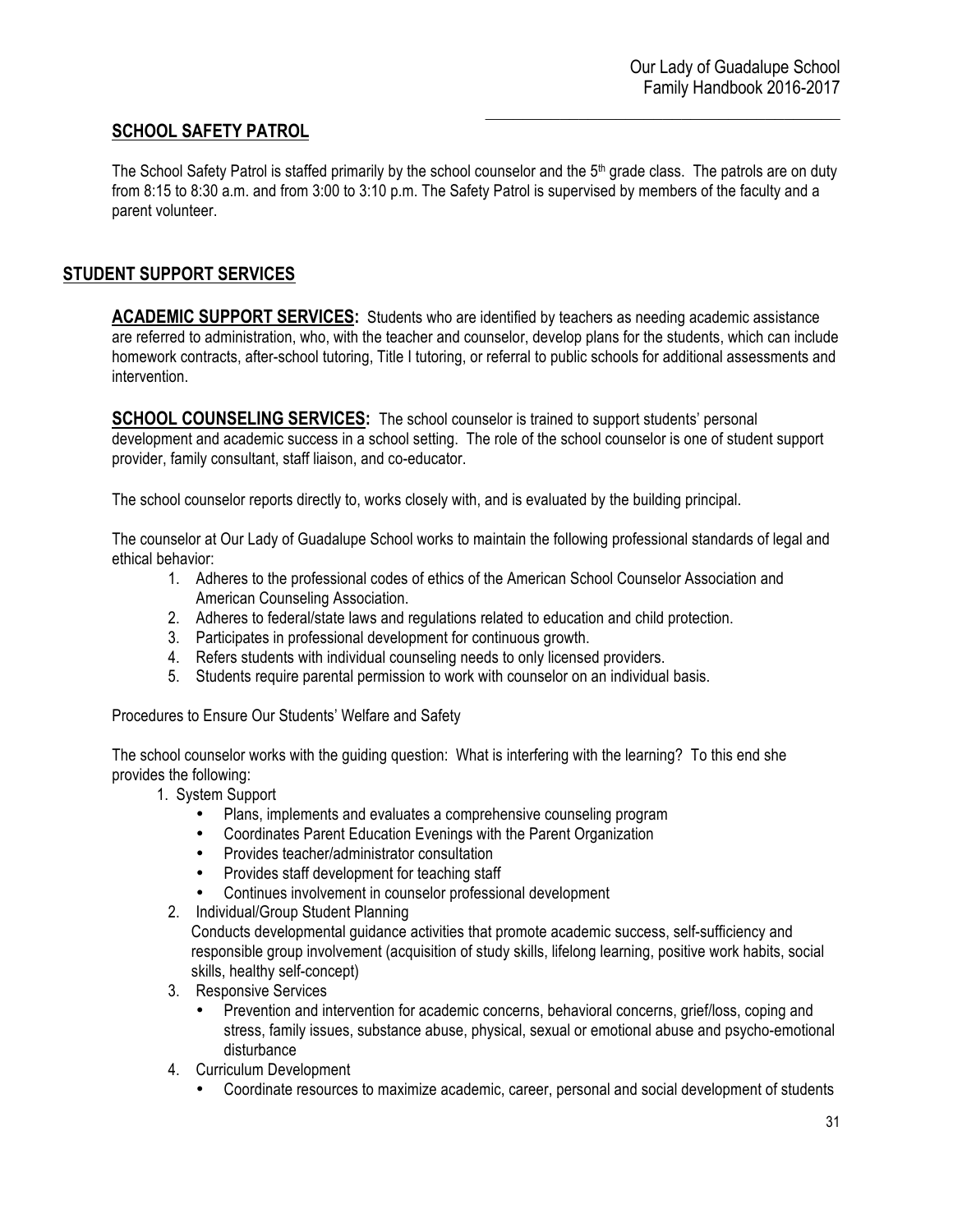# **MEDICAL POLICIES AND PROCEDURES**

# **FIRST AID**

A first aid kit is stored in the school office. If a student has a simple scratch or scrape, the school administrator or designee may treat (wash and cover it). A sick student will be taken to the office. A staff member will call the parents, doctor or 911 as needed.

# **HEALTH SERVICES**

The volunteer health coordinator works with the school in setting up the following services:

- 1. Maintenance of cumulative records with the following information: Vision test results Audiometer test results Immunization records Specific health records
- 2. Screening:

Vision and Hearing Referrals sent when need is determined.

# **MEDICATION**

Students at Our Lady of Guadalupe Catholic School are not permitted to have either prescription or non-prescription medication in their possession while at school. Neither the faculty nor the staff at Our Lady of Guadalupe Catholic School will administer medication to students except in compliance with applicable state law. Forms for the authorization for administration of oral medication at school are available through the school office. Medication must be in its original container. The form is to be completed by the student's physician and parent/guardian. Exception: In situations where it is in the best interest of a student with asthma that he/she self-administer oral medication, a special authorization is required.

# **ILLNESS**

Students who become ill at school will be cared for temporarily in the school office until parents or emergency contacts are notified. It is important for each family to have an emergency card on file with current phone numbers of contact persons. In the event of an illness, office personnel will call the parent, guardian, or contact person. Please make every effort to pick up your child when you receive an "ill child" phone call. If you are unavailable, please make other arrangements. Ultimately, a sick child wants his/her own bed.

A child should not return to school after an illness unless he/she is well enough to follow the normal routine, including going outdoors at recess time. On rare occasions, an exception to this policy is granted.

#### **IMMUNIZATIONS**

The parent or guardian of a child entering Our Lady of Guadalupe Catholic School must present a completed and signed State Certificate of Immunization Status form with correct dates of immunization or exemptions properly documented on or before the first day of school. No child can enter school unless school authorities are in possession of the form. Exceptions to this requirement, by state law, are made in special circumstances noted on the immunization form with a signed note from the child's doctor. This request must be documented.